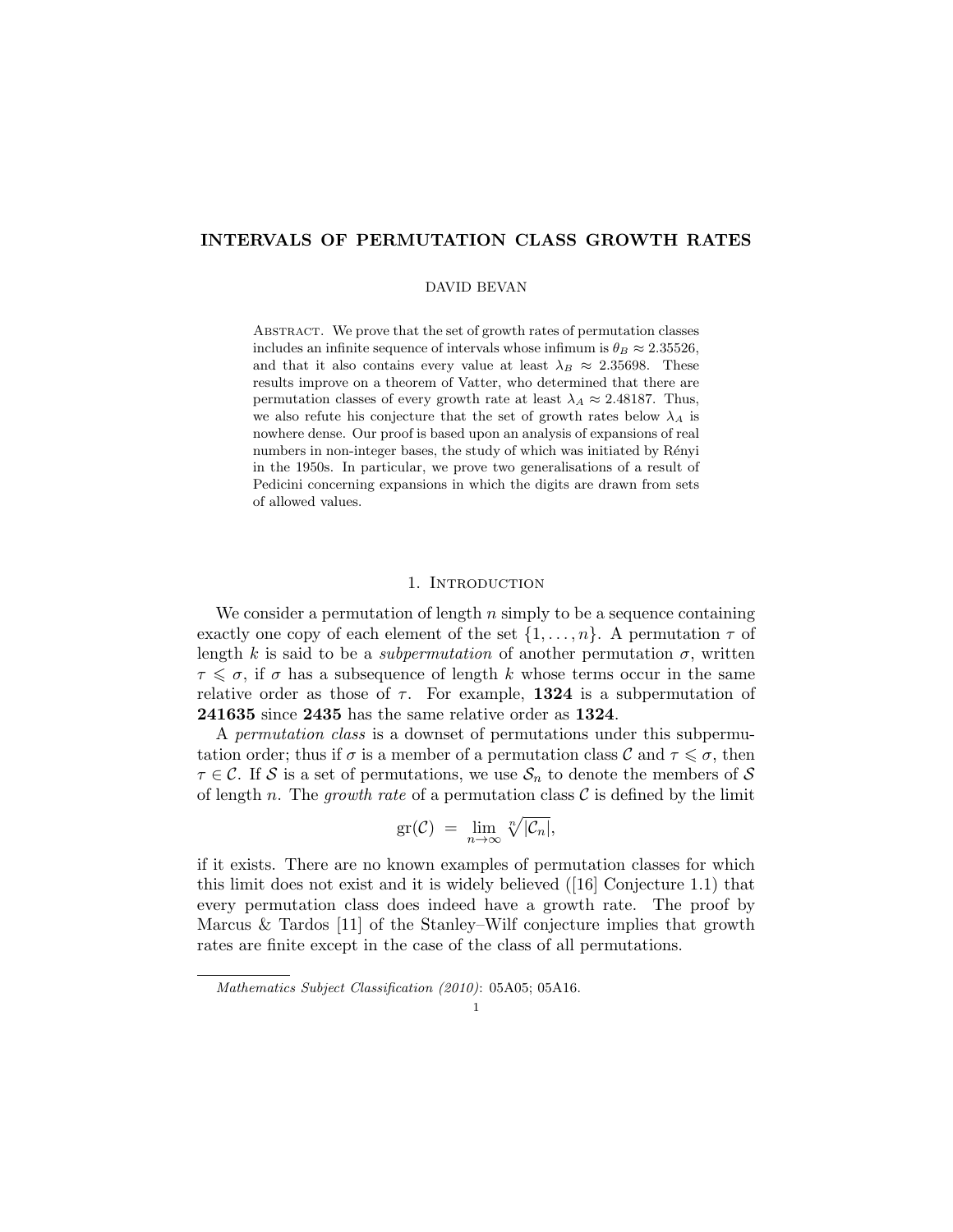What does the set of possible permutation class growth rates look like? The last few years have seen substantial progress on answering this question, with particular focus on significant phase transition values. Kaiser & Klazar [7] characterised all growth rates up to 2, showing that the golden ratio  $\varphi \approx 1.61803$  (the unique positive root of  $x^2 - x - 1$ ) is the least growth rate greater than 1. Indeed, they prove a stronger statement, known as the Fibonacci dichotomy, that if  $|\mathcal{C}_n|$  is ever less than the nth Fibonacci number, then  $|\mathcal{C}_n|$  is eventually polynomial (see also [6]). Kaiser & Klazar also determine that 2 is the least limit point in the set of growth rates.

Klazar [8] considered the least growth rate admitting uncountably many permutation classes (which he denoted  $\kappa$ ) and proved that  $\kappa$  is at least 2 and is no greater than approximately 2.33529 (a root of a quintic). Vatter [15] determined the exact value of  $\kappa$  to be the unique real root of  $x^3 - 2x^2 - 1$ (approximately 2.20557) and completed the characterisation of all growth rates up to  $\kappa$ , proving that there are uncountably many permutation classes with growth rate  $\kappa$  and only countably many with growth rate less than κ. The phase transition at κ also has enumerative ramifications: Albert, Ruškuc & Vatter  $[2]$  have shown that every permutation class with growth rate less than  $\kappa$  has a rational generating function.

Balogh, Bollobás & Morris [3] extended Kaiser & Klazar's work to the more general setting of *ordered graphs*. An ordered graph is a graph with a linear order on its vertices. To each permutation we associate an ordered graph. The (ordered) graph of a permutation  $\sigma$  of length n has vertex set  $\{1,\ldots,n\}$  with an edge between vertices i and j if  $i < j$  and  $\sigma(i) > \sigma(j)$ . See the figures below for illustrations. We use  $G_{\sigma}$  to denote the graph of  $\sigma$ . An *induced ordered subgraph* of an ordered graph G is an induced subgraph of G that inherits its vertex ordering. A set of ordered graphs closed under taking induced ordered subgraphs is known as a hereditary class. It is easy to see that  $\tau \leq \sigma$  if and only if  $G_{\tau}$  is an induced ordered subgraph of  $G_{\sigma}$ . Thus each permutation class is isomorphic to a hereditary class of ordered graphs, and results can be transferred between the two domains.

Balogh, Bollobás & Morris conjectured that the set of growth rates of hereditary classes of ordered graphs contains no limit points from above, and also that all such growth rates are integers or algebraic irrationals. These conjectures were disproved by Albert & Linton [1] who exhibited an uncountable perfect set (a closed set every member of which is a limit point) of growth rates of permutation classes and in turn conjectured that the set of growth rates includes some interval  $(\lambda, \infty)$ .<sup>1</sup>

<sup>1</sup>Commenting on this, Klazar [9] states, "It seems that the refuted conjectures should have been phrased for finitely based downsets.".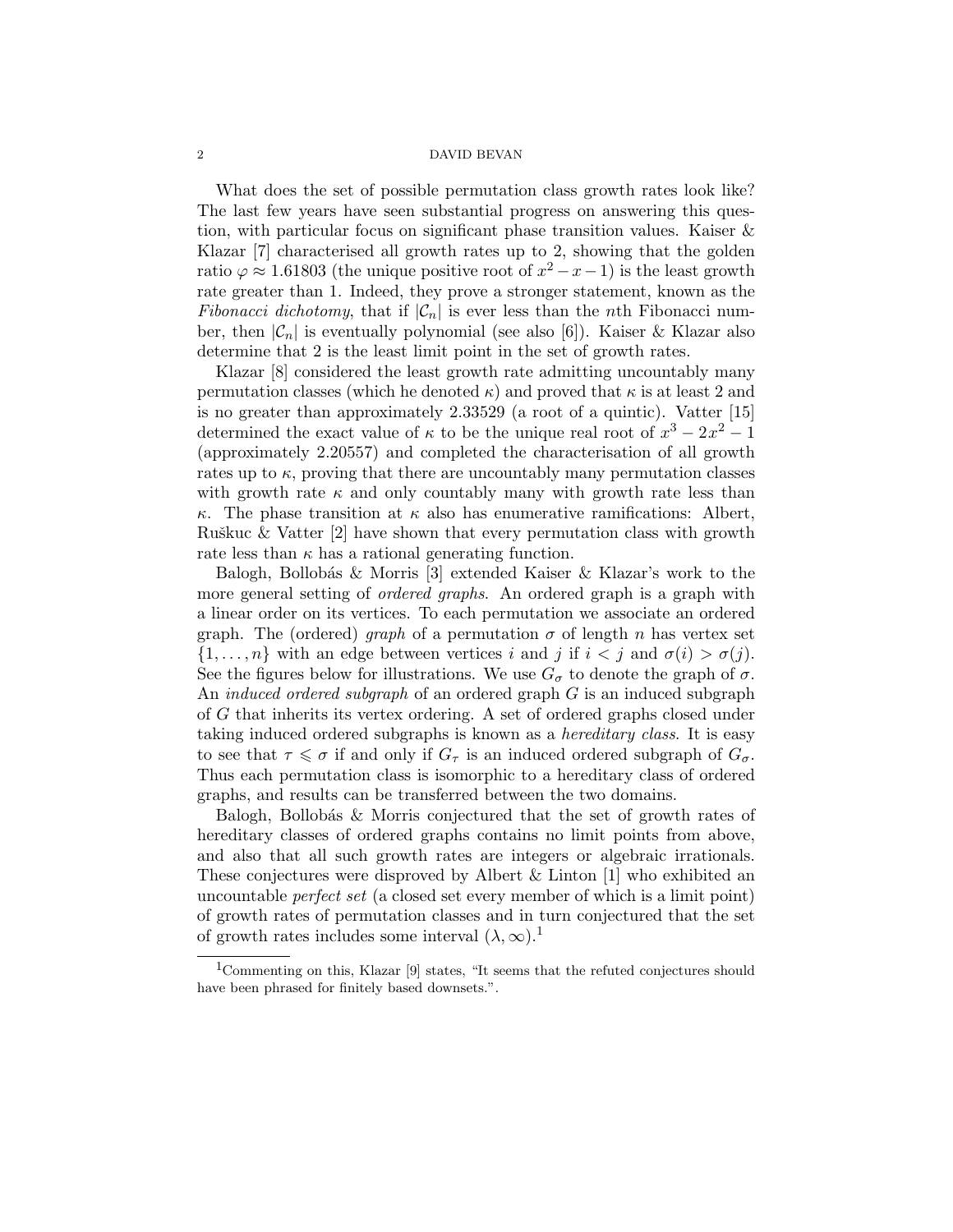Their conjecture was established by Vatter [14] who proved that there are permutation classes of every growth rate at least  $\lambda_A \approx 2.48187$  (the unique real root of  $x^5 - 2x^4 - 2x^2 - 2x - 1$ . In addition, he conjectured that this value was optimal, the set of growth rates below  $\lambda_A$  being nowhere dense. By generalising Vatter's constructions, we now refute his conjecture by proving the following two results:

**Theorem 1.** Let  $\theta_B \approx 2.35526$  be the unique real root of  $x^7 - 2x^6 - x^4$  $x^3 - 2x^2 - 2x - 1$ . For any  $\varepsilon > 0$ , there exist  $\delta_1$  and  $\delta_2$  with  $0 < \delta_1 < \delta_2 < \varepsilon$ such that every value in the interval  $[\theta_B + \delta_1, \theta_B + \delta_2]$  is the growth rate of a permutation class.

**Theorem 2.** Let  $\lambda_B \approx 2.35698$  be the unique positive root of  $x^8 - 2x^7$  $x^5 - x^4 - 2x^3 - 2x^2 - x - 1$ . Every value at least  $\lambda_B$  is the growth rate of a permutation class.

In order to complete the characterisation of all permutation class growth rates, further investigation is required of the values between  $\kappa$  and  $\lambda_B$ . This interval contains the first limit point from above (which we denote  $\xi$ ) and the first perfect set (whose infimum we denote  $\eta$ ), as well as the first interval (whose infimum we denote  $\theta$ ). In [14], Vatter showed that  $\xi_A \approx 2.30522$  (the unique real root of  $x^5 - 2x^4 - x^2 - x - 1$  is the infimum of a perfect set in the set of growth rates and hence a limit point from above, and conjectured that this is the least such limit point (in which case  $\eta = \xi$ ). If  $\Gamma$  denotes the set of all permutation class growth rates, then the current state of our knowledge can be summarised by the following table:

| $\kappa$   inf $\{\gamma :  \mathbf{\Gamma} \cap (1,\gamma)  > \aleph_0\}$                              | $\kappa \approx 2.20557$                      |
|---------------------------------------------------------------------------------------------------------|-----------------------------------------------|
| $\xi$ inf $\{\gamma : \gamma$ is a limit point from above in $\Gamma\}$ $\xi \le \xi_A \approx 2.30522$ |                                               |
| $\eta \mid \inf \{ \gamma : \gamma \in P, P \subset \Gamma, P \text{ is a perfect set} \}$              | $\eta \leq \xi_A \approx 2.30522$             |
| $\theta$   inf { $\gamma$ : $(\gamma, \delta) \subset \Gamma$ }                                         | $\theta \leq \theta_B \approx 2.35526$        |
| $\lambda \mid \inf \{ \gamma : (\gamma, \infty) \subset \Gamma \}$                                      | $\lambda \leqslant \lambda_B \approx 2.35698$ |

Further research is required to determine whether the upper bounds on  $\xi$ ,  $\eta$ ,  $\theta$  and  $\lambda$  are, in fact, equalities. Currently, the only proven lower bound we have for any of these is  $\kappa$ .

Clearly, there are analogous phase transition values in the set of growth rates of hereditary classes of ordered graphs, and the permutation class upper bounds also bound the corresponding ordered graph values from above. The techniques used in this paper could readily be applied directly to ordered graphs to yield smaller upper bounds to the ordered graph phase transitions. We leave such a study for the future.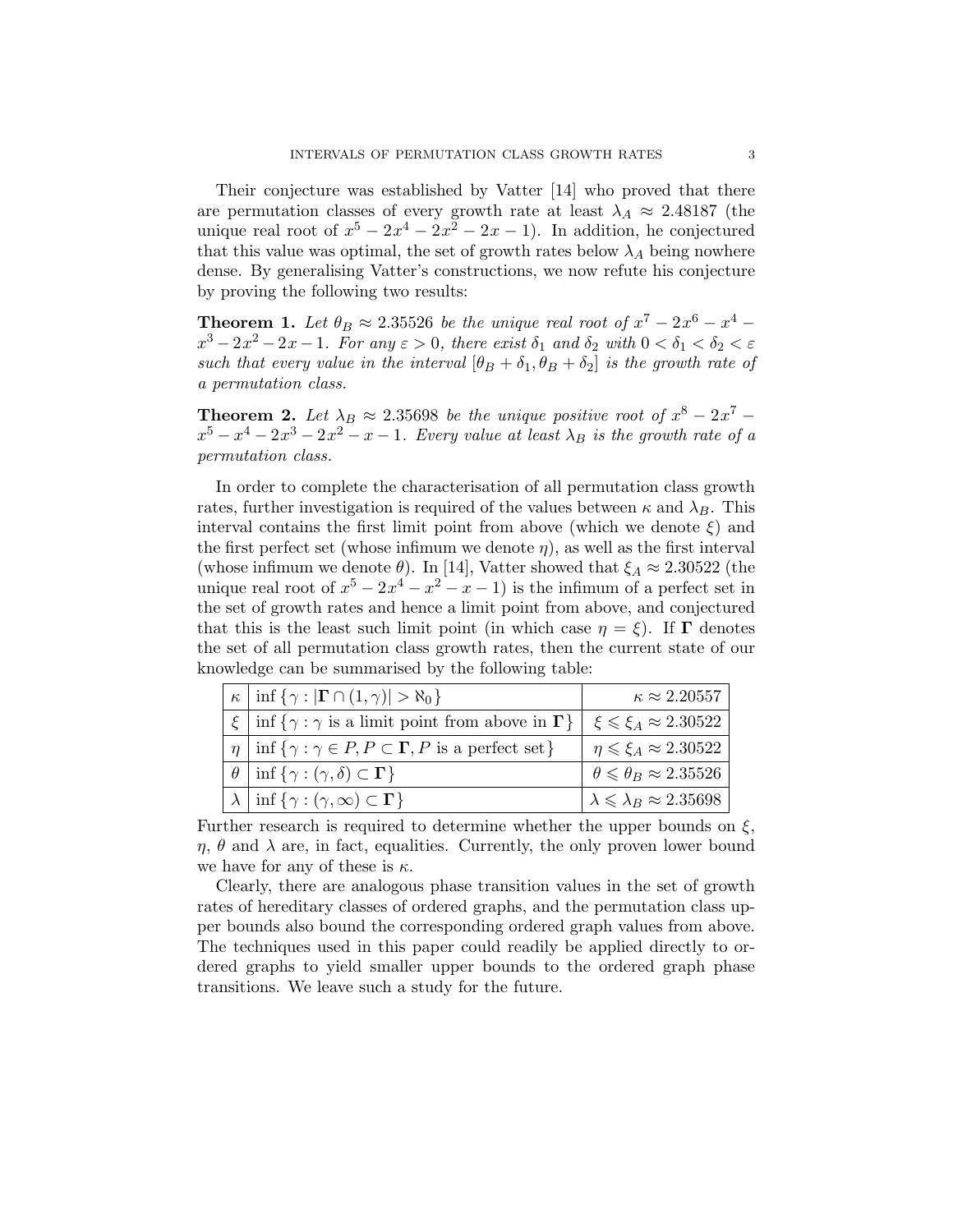In the next section, we investigate expansions of real numbers in noninteger bases. In [12], Pedicini considered the case in which the digits are drawn from some allowable digit set and determined the conditions on the base under which every real number in an interval can be expressed by such an expansion. We prove two generalisations of Pedicini's result, firstly permitting each digit to be drawn from a different allowable digit set, and secondly allowing the use of what we call *generalised digits*.

In Section 3, we consider the growth rates of sum-closed permutation classes, whose members are constructed from a sequence of indecomposable permutations. Building on our results in the previous section concerning expansions of real numbers in non-integer bases, we determine sufficient conditions for the set of growth rates of a family of sum-closed permutation classes to include an interval of the real line. These conditions relate to the enumeration of the indecomposable permutations in the classes.

In the final section, we prove our two theorems by constructing families of permutation classes whose indecomposable permutations are enumerated by sequences satisfying the required conditions. The key permutations in our constructions are formed from permutations known as increasing oscillations by inflating their ends. Our constructions are similar to, but considerably more general than, those used by Vatter to prove that the set of permutation class growth rates includes the interval  $[\lambda_A, \infty)$ . The proofs depend on some tedious calculations, performed using Mathematica [17]. The details of these calculations are omitted from the proofs, but they can be found in [4], which is a copy of the relevant Mathematica notebook.

## 2. Non-integer bases and generalised digits

Suppose we want a way of representing any value in an interval of the real line. As is well known, infinite sequences of small non-negative integers suffice. Given some integer  $\beta > 1$  and any number  $x \in [0,1]$  there is some sequence  $(a_n)$  where each  $a_n \in \{0, 1, \ldots, \beta - 1\}$  such that

$$
x = \sum_{n=1}^{\infty} a_n \beta^{-n}.
$$

This is simply the familiar "base  $\beta$ " expansion of x, normally written  $x =$  $0.a_1a_2a_3\ldots$ , the  $a_n$  being "β-ary digits". For simplicity, we use  $(a_n)_\beta$  to denote the sum above. For example, if  $a_n = 1$  for each  $n \geq 1$  then  $(a_n)_3 = \frac{1}{2}$  $rac{1}{2}$ .

In a seminal paper, Rényi [13] generalized these expansions to arbitrary real bases  $\beta > 1$ , and since then many papers have been devoted to the various connections with other branches of mathematics, such as measure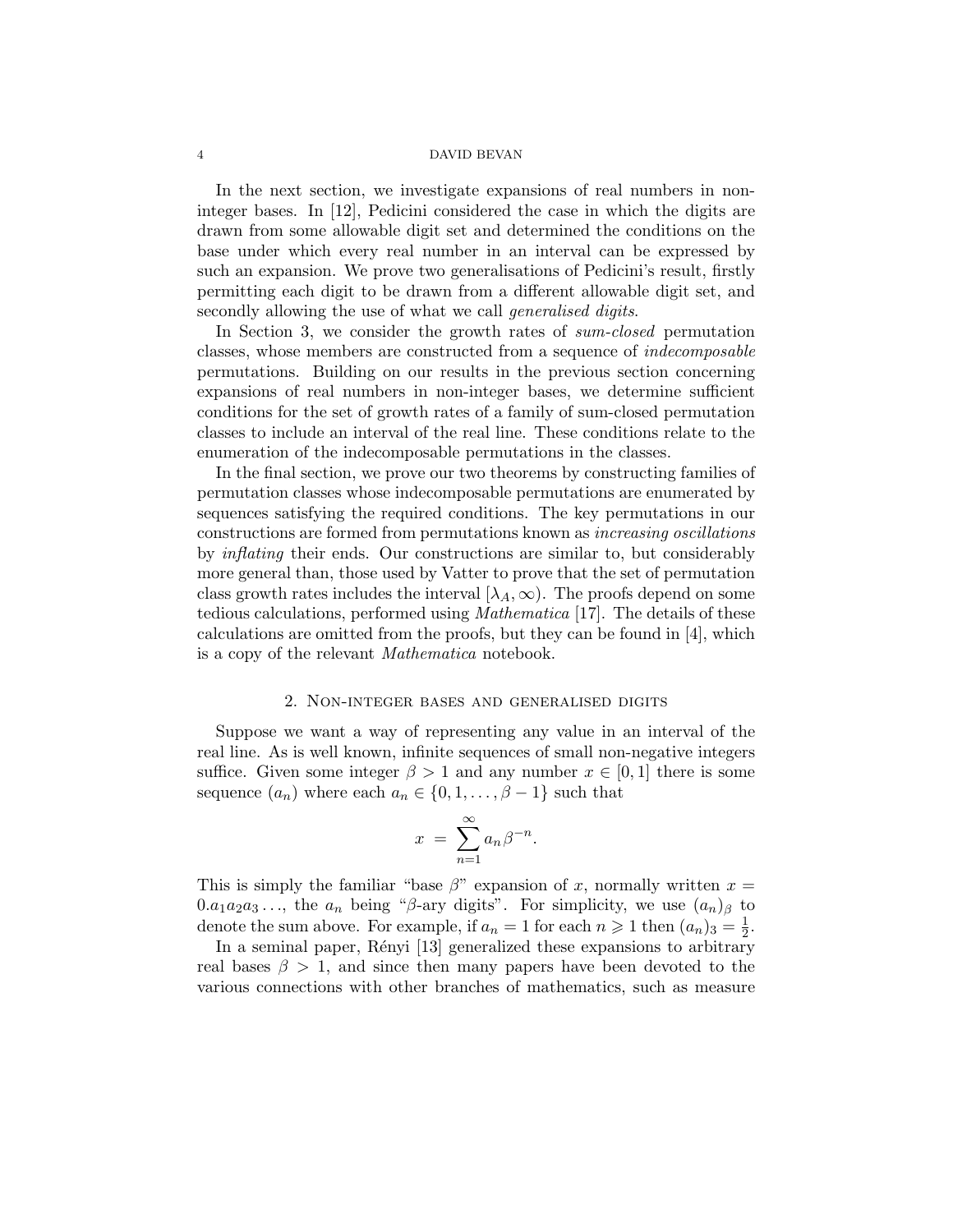theory and dynamical systems. For further information, see the recent survey of Komornik [10]. Of particular relevance to us, Pedicini [12] explored the further generalisation in which the digits are drawn from some allowable digit set  $A = \{a_0, \ldots, a_m\}$ , with  $a_0 < \ldots < a_m$ . He proved that every point in the interval  $\left[\frac{a_0}{\beta-1}, \frac{a_m}{\beta-1}\right]$  has an expansion of the above form with  $a_n \in A$ for all  $n \geq 1$  if and only if  $\max_{1 \leq j \leq m} (a_j - a_{j-1}) \leq \frac{a_m - a_0}{\beta - 1}$ .

We establish two additional generalisations of Pedicini's result. Firstly, we permit each digit to be drawn from a different allowable digit set. Specifically, for each n we allow the  $n<sup>th</sup>$  digit  $a_n$  to be drawn from some finite set  $D_n$  of permitted values. For instance, we could have  $D_n = \{1, 4\}$  for odd n and  $D_n = \{1, 3, 5, 7, 9\}$  for even n. We return to this example below.

Let  $(D_n)_{\beta} = \{(a_n)_{\beta}: a_n \in D_n\}$  be the set of values for which there is an expansion in base  $\beta$ . The following lemma, generalising the result of Pedicini, gives sufficient conditions on  $\beta$  for  $(D_n)_{\beta}$  to be an interval of the real line.

**Lemma 2.1.** Given a sequence  $(D_n)$  of non-empty finite sets of non-negative real numbers, let  $\ell_n$  and  $u_n$  denote the least and greatest ('lower' and 'upper') elements of  $D_n$  respectively, and let  $\Delta_n = u_n - \ell_n$ . Also, let  $\delta_n$  be the largest gap between consecutive elements of  $D_n$  (with  $\delta_n = 0$  if  $|D_n| = 1$ ).

If  $(u_n)$  is bounded,  $\beta > 1$ , and for each n,  $\beta$  satisfies the inequality

$$
\delta_n \leqslant \sum_{i=1}^{\infty} \Delta_{n+i} \beta^{-i},
$$

then  $(D_n)_{\beta} = [(\ell_n)_{\beta}, (u_n)_{\beta}].$ 

*Proof.* If we let  $A'_n = \{a - \ell_n : a \in D_n\}$  for each n, then the set of values that can be represented by digits from the  $D_n$  is the same as the set of values representable using digits from the  $A'_n$  shifted by  $(\ell_n)_{\beta}$ :

$$
(D_n)_{\beta} = \{ (a_n)_{\beta} : a_n \in D_n \} = \{ (a'_n)_{\beta} + (\ell_n)_{\beta} : a'_n \in A'_n \}.
$$

So we need only consider cases in which each  $\ell_n$  is zero, whence we have  $\Delta_n = u_n$  for all *n*.

Given some  $x$  in the specified interval, we choose each digit maximally such that no partial sum exceeds x, i.e. for each n, we select  $a_n$  to be the greatest element of  $D_n$  such that

$$
S(n) = \sum_{i=1}^{n} a_i \beta^{-i} \leqslant x.
$$

It follows that  $(a_n)_{\beta} = \lim_{n \to \infty} S(n) \leq x$ . We claim that  $(a_n)_{\beta} = x$ .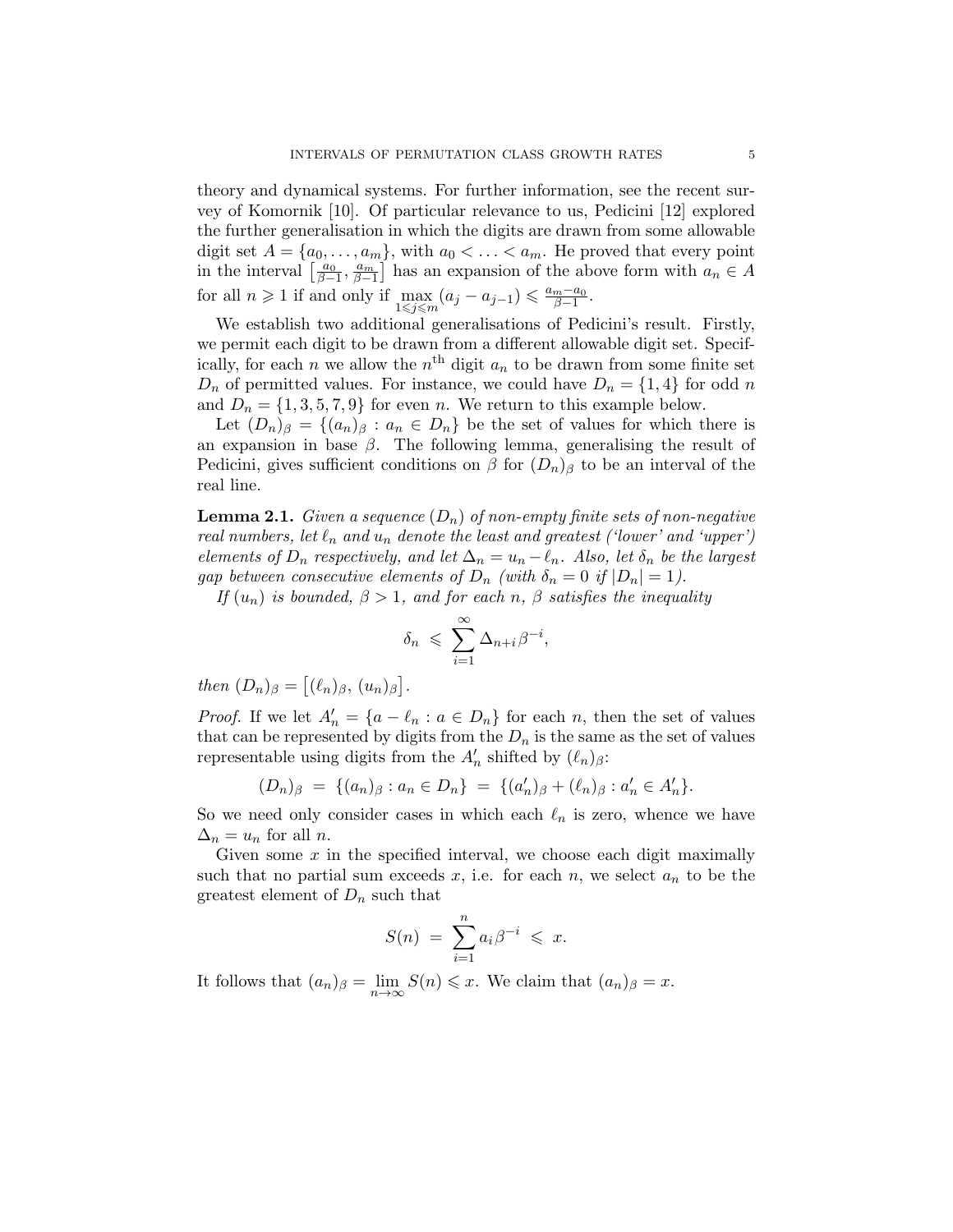If, for some  $n, a_n < u_n$  then there is some element of  $D_n$  greater than  $a_n$ but no larger than  $a_n + \delta_n$ , so by our choice of the  $a_n$ ,  $S(n) + \delta_n \beta^{-n} > x$ . Hence,  $|x - S(n)| < \delta_n \beta^{-n}$ . Thus, if  $a_n < u_n$  for infinitely many values of n,  $(a_n)_{\beta} = \lim_{n \to \infty} S(n) = x$ , since the  $\delta_n$  are bounded and  $\beta > 1$ .

Suppose now that  $a_n = u_n$  for all but finitely many n. If, in fact,  $a_n = u_n$ for all n, then we have  $x = (u_n)_{\beta} = (a_n)_{\beta}$  as required. Indeed, this is the only possibility given the way we have chosen the  $a_n$ .<sup>2</sup> Let us assume that N is the greatest index for which  $a_N < u_N$ , so that  $S(N) + \delta_N \beta^{-N} > x$ .

Now, by the constraints on  $\beta$  and the fact that  $\Delta_i = u_i$  for all i, we have  $\delta_N \beta^{-N} \leqslant \sum_{i=1}^\infty$  $i=N+1$  $u_i\beta^{-i}$ , and thus

$$
(a_n)_{\beta} = S(N) + \sum_{i=N+1}^{\infty} u_i \beta^{-i} > x,
$$

which produces a contradiction.

,

We refer to the conditions relating  $\beta$  to the values of the  $\delta_n$  and  $\Delta_n$  as the gap inequalities. These reoccur in subsequent lemmas.

Let us return to our example. If  $D_n = \{1,4\}$  for odd n and  $D_n =$  $\{1, 3, 5, 7, 9\}$  for even n, then to produce an interval of values it is sufficient for  $\beta$  to satisfy the two gap inequalities:

$$
3 \leq 8\beta^{-1} + 3\beta^{-2} + 8\beta^{-3} + 3\beta^{-4} + \dots = \frac{8\beta + 3}{\beta^2 - 1},
$$

so  $\beta \leqslant \frac{1}{3}$  $\frac{1}{3}(4+\sqrt{34}) \approx 3.27698$ , and

$$
2 \leq 3\beta^{-1} + 8\beta^{-2} + 3\beta^{-3} + 8\beta^{-4} + \dots = \frac{3\beta + 8}{\beta^2 - 1}
$$

so  $\beta \leqslant \frac{1}{4}$  $\frac{1}{4}(3+\sqrt{89}) \approx 3.10850.$ 

Thus, if  $1 < \beta \leq \frac{1}{4}$  $\frac{1}{4}(3+\sqrt{89})$  then  $(D_n)_\beta$  is an interval. For instance, with  $\beta = 3$ , we have  $(D_n)_3 = \left[\frac{1}{2}\right]$  $\frac{1}{2}$ ,  $\frac{21}{8}$  $\frac{21}{8}$ .

We now generalise our concept of a digit by permitting members of the  $D_n$  to have the form  $c_0.c_1 \ldots c_k$  for non-negative integers  $c_i$ , where this is to be interpreted to mean

$$
c_0.c_1 \ldots c_k = \sum_{i=0}^k c_i \beta^{-i}
$$

<sup>&</sup>lt;sup>2</sup>For example, our approach would select  $0.50000...$  rather than  $0.49999...$  as the decimal representation of  $\frac{1}{2}$ , but 0.99999... as the only possible representation for 1.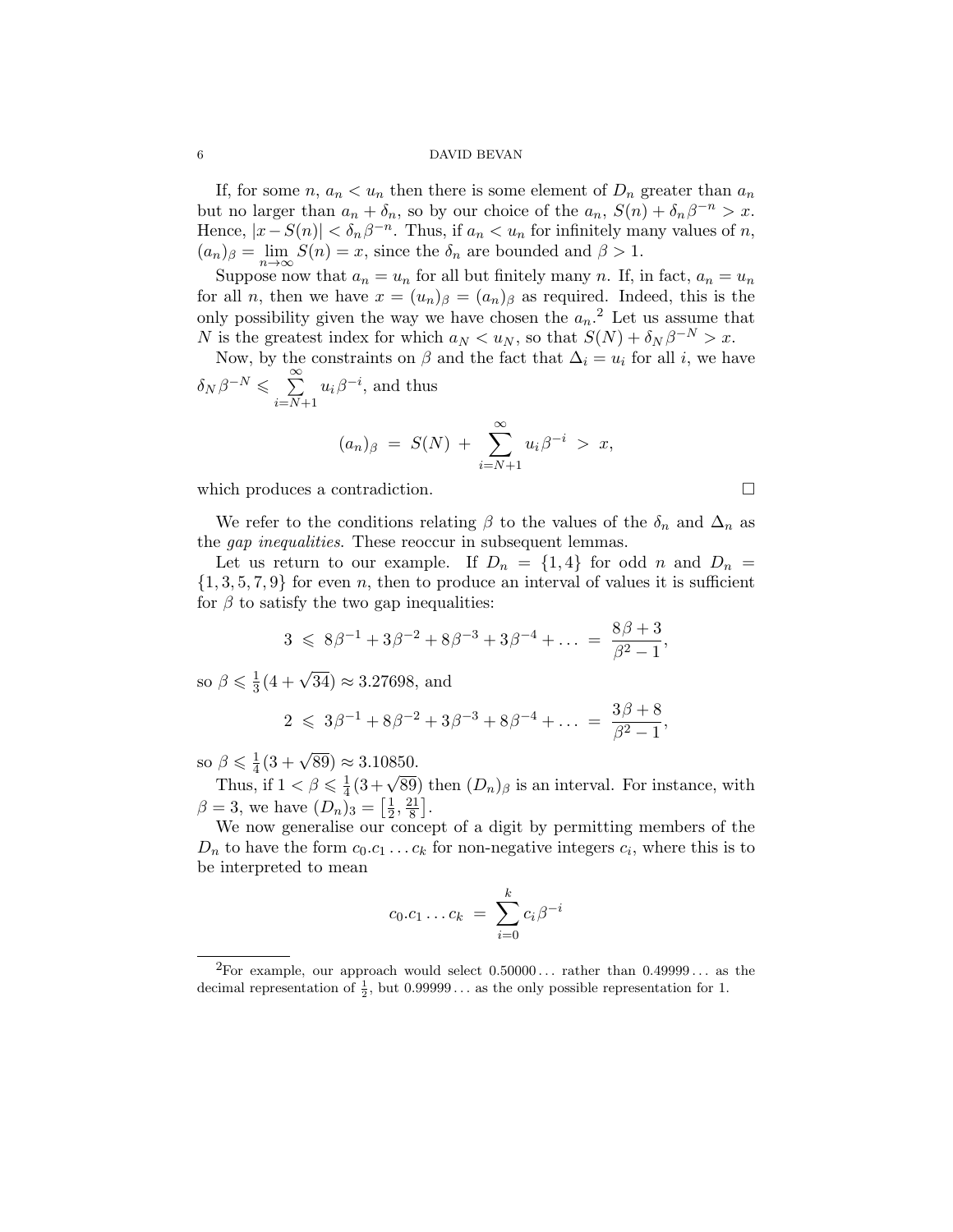as would be expected. We call  $c_0.c_1 \ldots c_k$  a generalised digit or a generalised β-digit of length  $k+1$  with subdigits  $c_0, c_1, \ldots, c_k$ . Note that the value of a generalised  $\beta$ -digit depends on the value of  $\beta$ .

As an example of sets of generalised digits, consider

$$
D_n = \begin{cases} \{1.1, 1.11, 1.12, 1.2, 1.21, 1.22\}, & \text{if } n \text{ is odd,} \\ \{0\}, & \text{if } n \text{ is even.} \end{cases}
$$

This is similar to what we use below to create intervals of permutation class growth rates. We return to this example below.

As long as the sets of generalised digits are suitably bounded, the same gap constraints on  $\beta$  suffice as before to ensure that  $(D_n)_{\beta}$  is an interval. Thus we have the following generalisation of Lemma 2.1.

**Lemma 2.2.** Given a sequence  $(D_n)$  of non-empty finite sets of generalised β-digits, for a fixed β let  $\ell_n$  and  $u_n$  denote the least and greatest elements of  $D_n$  respectively, and let  $\Delta_n = u_n - \ell_n$ . Also, let  $\delta_n$  be the largest gap between consecutive elements of  $D_n$  (with  $\delta_n = 0$  if  $|D_n| = 1$ ).

If both the length and the subdigits of all the generalised digits in the  $D_n$ are bounded,  $\beta > 1$ , and for each n,  $\beta$  satisfies the inequality

$$
\delta_n \leqslant \sum_{i=1}^{\infty} \Delta_{n+i} \beta^{-i},
$$

then  $(D_n)_{\beta} = [(\ell_n)_{\beta}, (u_n)_{\beta}].$ 

We omit the proof since it is essentially the same as that for Lemma 2.1. For our constructions, we only require the following special case.

**Corollary 2.3.** Let  $k \geq 3$  be odd. Suppose that for all odd  $n > k$ , we have  $D_n = D_k$ , and for all other  $n > 1$ , we have  $D_n = \{0\}$ . Then the gap inequalities for the sequence  $(D_n)$  are

$$
(\beta^2 - 1)\delta_k \leq \Delta_k \quad \text{and} \quad (\beta^{k-1} - \beta^{k-3})\delta_1 \leq \Delta_k.
$$

Let us analyse our generalised digit example. If

$$
D_n = \begin{cases} \{1.1, 1.11, 1.12, 1.2, 1.21, 1.22\}, & \text{if } n \text{ is odd,} \\ \{0\}, & \text{if } n \text{ is even,} \end{cases}
$$

then for odd *n* we have  $\Delta_n = 0.12 = \beta^{-1} + 2\beta^{-2}$ . However, the determination of  $\delta_n$  depends on whether 1.2 exceeds 1.12 or not. If it does (which is the case when  $\beta$  exceeds 2), then  $\delta_n$  is the greater of  $\beta^{-2}$  and  $\beta^{-1} - 2\beta^{-2}$ . If  $\beta < 2$ , then  $\delta_n$  is the greatest of  $\beta^{-2}$ ,  $\beta^{-1} - \beta^{-2}$  and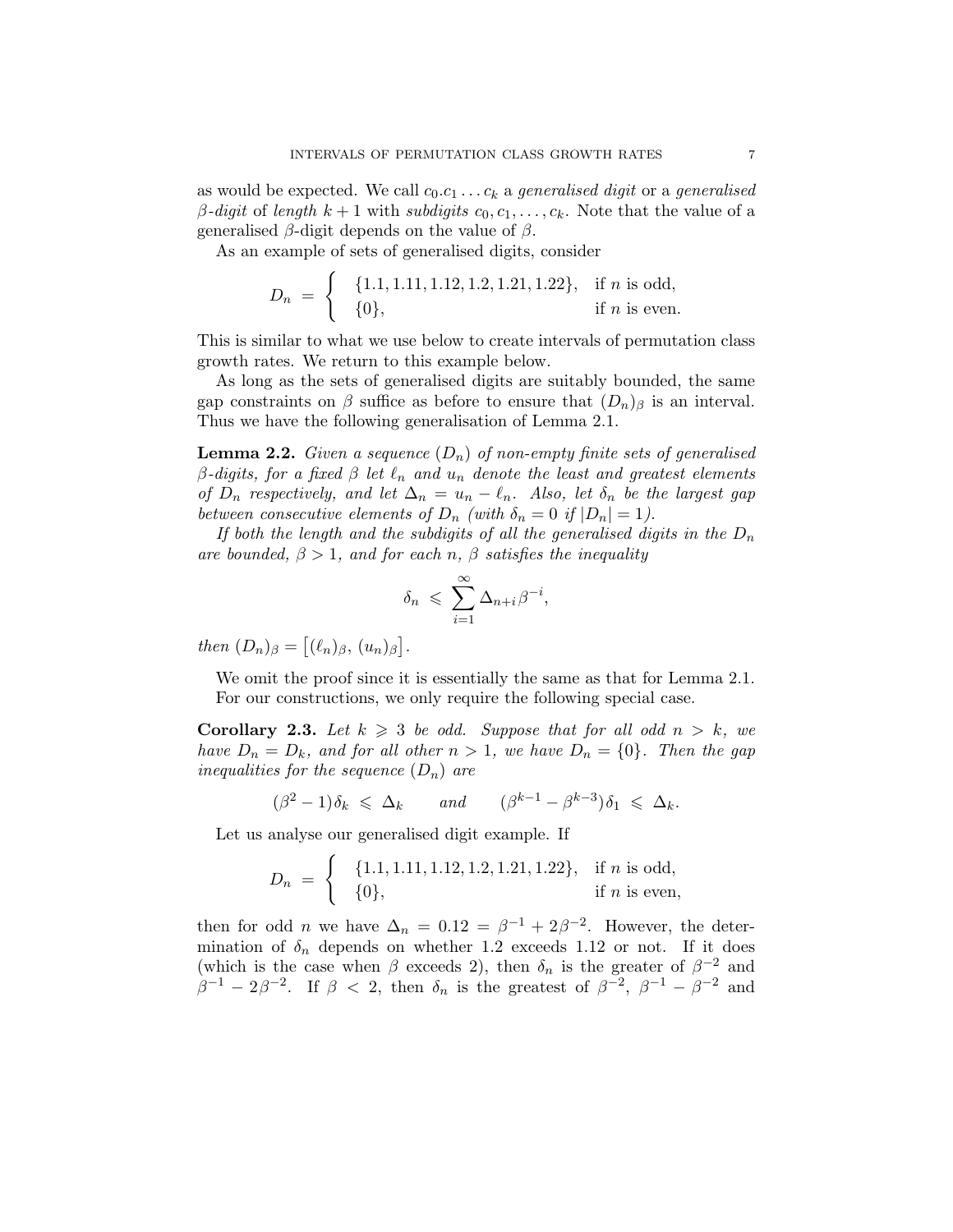$-\beta^{-1} + 2\beta^{-2}$ . Careful solving of all the resulting inequalities reveals that if  $1 < \beta \leqslant \frac{1}{2}$  $\frac{1}{2}(1+\sqrt{13}) \approx 2.30278$ , then  $(D_n)_\beta$  is an interval.<sup>3</sup>

We are now ready to begin relating this to the construction of permutation classes.

## 3. Sum-closed permutation classes

Given two permutations  $\sigma$  and  $\tau$  with lengths k and l respectively, their direct sum  $\sigma \oplus \tau$  is the permutation of length  $k + \ell$  consisting of  $\sigma$  followed by a shifted copy of  $\tau$ :

$$
(\sigma \oplus \tau)(i) = \begin{cases} \sigma(i) & \text{if } i \leq k, \\ k + \tau(i - k) & \text{if } k + 1 \leq i \leq k + \ell. \end{cases}
$$

See Figure 1 for an illustration.



FIGURE 1. The direct sum  $2413 \oplus 4231$ 

A permutation is called sum indecomposable or just indecomposable if it cannot be expressed as the direct sum of two shorter permutations. For brevity, we call an indecomposable permutation simply an indecomposable. Observe that a permutation is indecomposable if and only if its (ordered) graph is connected. Note that every permutation has a unique representation as the direct sum of a sequence of indecomposables.

Suppose that  $S$  is a set of indecomposables that is downward closed under the subpermutation order (so if  $\sigma \in \mathcal{S}$ ,  $\tau \leq \sigma$  and  $\tau$  is indecomposable, then  $\tau \in S$ ). The sum closure of S, denoted  $\bigoplus S$ , is then the class of permutations of the form  $\sigma_1 \oplus \sigma_2 \oplus \ldots \oplus \sigma_r$ , where each  $\sigma_i \in \mathcal{S}$ . See Figure 2 for an illustration. Such a class is sum-closed: if  $\sigma, \tau \in \bigoplus \mathcal{S}$  then  $\sigma \oplus \tau \in$  $\bigoplus S$ . Furthermore, every sum-closed class is the sum closure of its set of indecomposables.

<sup>&</sup>lt;sup>3</sup>When the  $D_n$  contain generalised digits, the solution set need not consist of a single interval. For example, if  $D_n = \{0.5, 0.501, 0.502, 0.51, 0.511, 0.512, 0.52, 0.521, 1.3\}$  for odd n and  $D_n = \{0\}$  for even n, then  $(D_n)_{\beta}$  is an interval if  $1 < \beta \leq 2.732...$  and also if  $2.879... \leq \beta \leqslant 2.923...$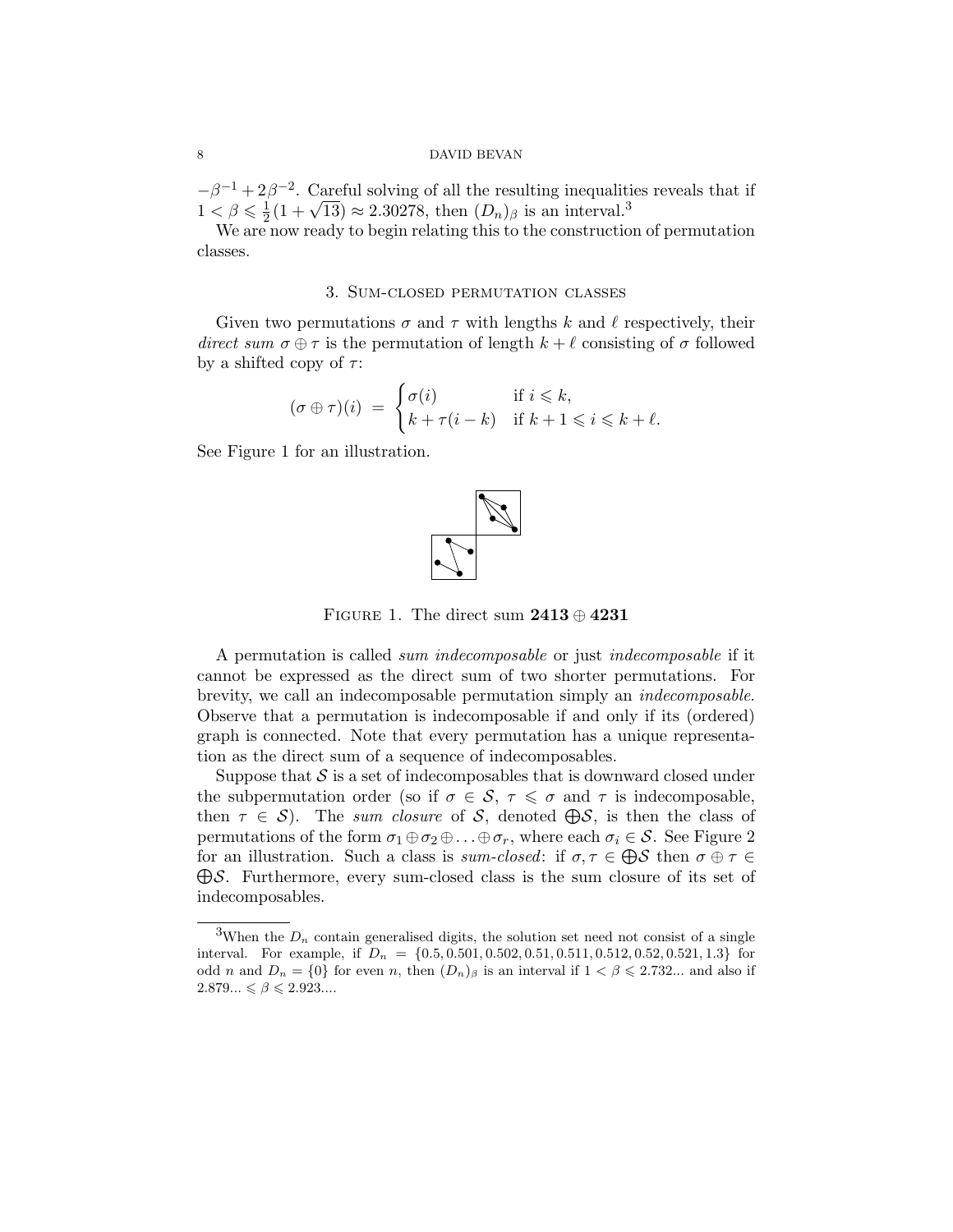

FIGURE 2. Two permutations in  $\bigoplus \{1, 21, 231, 312\}$ 

All the permutation classes that we construct to prove our results are sum-closed, and we define them by specifying the (downward closed) sets of indecomposables from which they are composed. The remainder of this section is devoted to study the growth rates of sum-closed classes, and our main results, Lemmas 3.3 and 3.4, provide conditions on when the growth rates of a family of sum-closed permutation classes form an interval. In Section 4, we construct families of sum-closed classes satisfying these conditions, thereby proving Theorems 1 and 2.

Let us say that a set of permutations  $\mathcal S$  is *positive* and *bounded* (by a constant c) if  $1 \leq |\mathcal{S}_n| \leq c$  for all n. As long as its set of indecomposables is positive and bounded, the growth rate of a sum-closed permutation class is easy to determine. Variants of the following lemma can be found in the work of Albert & Linton [1] and of Vatter [14].

**Lemma 3.1.** If  $S$  is a downward closed set of indecomposables that is positive and bounded, then  $gr(\bigoplus S)$  is the unique  $\gamma$  such that  $\gamma > 1$  and  $S(\gamma^{-1}) = \sum_{n=1}^{\infty}$  $n=1$  $|\mathcal{S}_n|\gamma^{-n} = 1.$ 

This follows from the following standard analytic combinatorial result. Here,  $\text{SEQ}[\mathcal{G}]$  is the class of objects each element of which consists of a sequence of elements of  $\mathcal{G}$ .

**Lemma 3.2** ([5, Theorem V.1] "Asymptotics of supercritical sequences"). Suppose  $\mathcal{F} = \text{Seq}[\mathcal{G}]$  and the corresponding generating functions, F and G, are analytic at 0, with  $G(0) = 0$  and

$$
\lim_{x \to \rho^-} G(x) > 1,
$$

where  $\rho$  is the radius of convergence of G. If, in addition, G is aperiodic, *i.e.* there does not exist an integer  $d \geq 2$  such that  $G(z) = H(z^d)$  for some H analytic at 0, then  $gr(\mathcal{F}) = \sigma^{-1}$ , where  $\sigma$  is the only root in  $(0, \rho)$  of  $G(x) = 1.$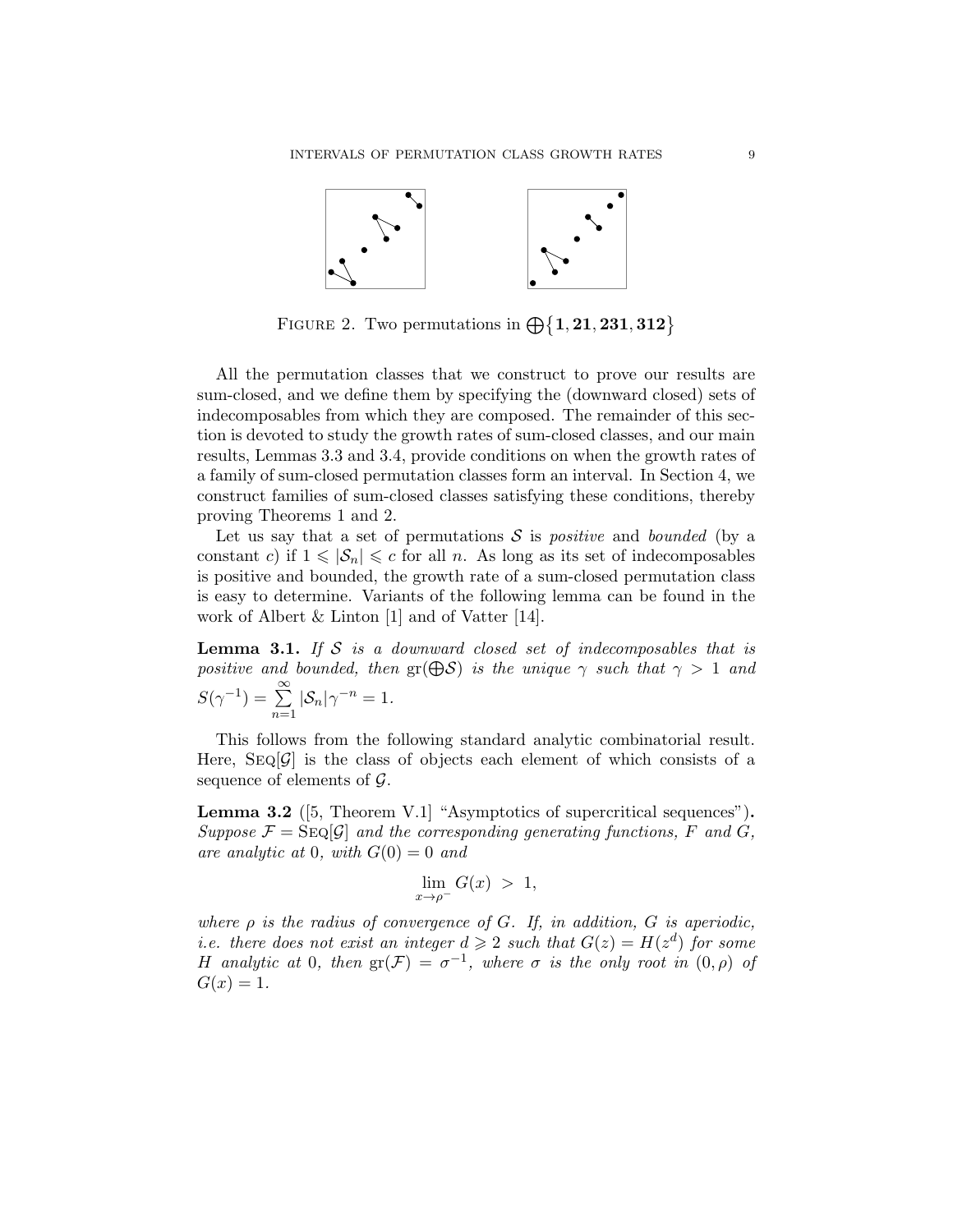*Proof of Lemma 3.1.* The sum-closed permutation class  $\bigoplus \mathcal{S}$  is in bijection with  $\text{Seq}[\mathcal{S}]$ . Since  $|\mathcal{S}_n|$  is positive and bounded,  $S(z)$  is aperiodic, its radius of convergence is 1, and  $\lim_{x\to 1^-} S(x) = +\infty$ . Thus the requirements of Lemma 3.2 are satisfied, from which the desired result follows immediately.  $\Box$ 

Building on our earlier results concerning expansions of real numbers in non-integer bases, we are now in a position to describe conditions under which the set of growth rates of a family of sum-closed permutation classes includes an interval of the real line. To state the lemma, we introduce a notational convenience. If  $(a_n)$  is a bounded sequence of positive integers that enumerates a downward closed set of indecomposables  $S$  (i.e.  $|S_n| = a_n$ ) for all *n*), let us use  $gr(\bigoplus (a_n))$  to denote the growth rate of the sum-closed permutation class  $\bigoplus \mathcal{S}.$ 

**Lemma 3.3.** Given a sequence  $(D_n)$  of non-empty finite sets of positive integers, let  $\ell_n$  and  $u_n$  denote the least and greatest elements of  $D_n$  respectively, and let  $\Delta_n = u_n - \ell_n$ . Also, let  $\delta_n$  be the largest gap between consecutive elements of  $D_n$  (with  $\delta_n = 0$  if  $|D_n| = 1$ ).

If  $(u_n)$  is bounded, then for every real number  $\gamma$  such that  $\text{gr}(\bigoplus(\ell_n)) \leq$  $\gamma \leqslant \mathrm{gr}(\overline{\bigoplus}(u_n))$  and

$$
\delta_n \; \leqslant \; \sum_{i=1}^{\infty} \Delta_{n+i} \gamma^{-i}
$$

for each n, there is some sequence  $(a_n)$  with each  $a_n \in D_n$  such that  $\gamma =$  $gr(\bigoplus (a_n))$ .

*Proof.* Let  $\gamma_1 = \text{gr}(\bigoplus(\ell_n))$  and  $\gamma_2 = \text{gr}(\bigoplus(u_n))$ , so  $\gamma_1 \leq \gamma \leq \gamma_2$ . Now, by Lemma 3.1,

$$
(\ell_n)_{\gamma} = \sum_{n=1}^{\infty} \ell_n \gamma^{-n} \leqslant \sum_{n=1}^{\infty} \ell_n \gamma_1^{-n} = 1 = \sum_{n=1}^{\infty} u_n \gamma_2^{-n} \leqslant \sum_{n=1}^{\infty} u_n \gamma^{-n} = (u_n)_{\gamma}.
$$

Hence,  $(\ell_n)_{\gamma} \leq 1 \leq (u_n)_{\gamma}$  and so, since  $\gamma$  satisfies the gap inequalities, by Lemma 2.1 there is some sequence  $(a_n)$  with each  $a_n \in D_n$  such that  $(a_n)_{\gamma} = 1$  and thus, by Lemma 3.1,  $\gamma = \text{gr}(\bigoplus (a_n)).$ 

This result generalises Proposition 2.4 in Vatter [14], which treats only the case in which all the  $D_n$  are identical and consist of an interval of integers  $\{\ell, \ell + 1, \ldots, u\}.$ 

As a consequence of this lemma, given a suitable sequence  $(D_n)$  of sets of integers, if we could construct a family of sum-closed permutation classes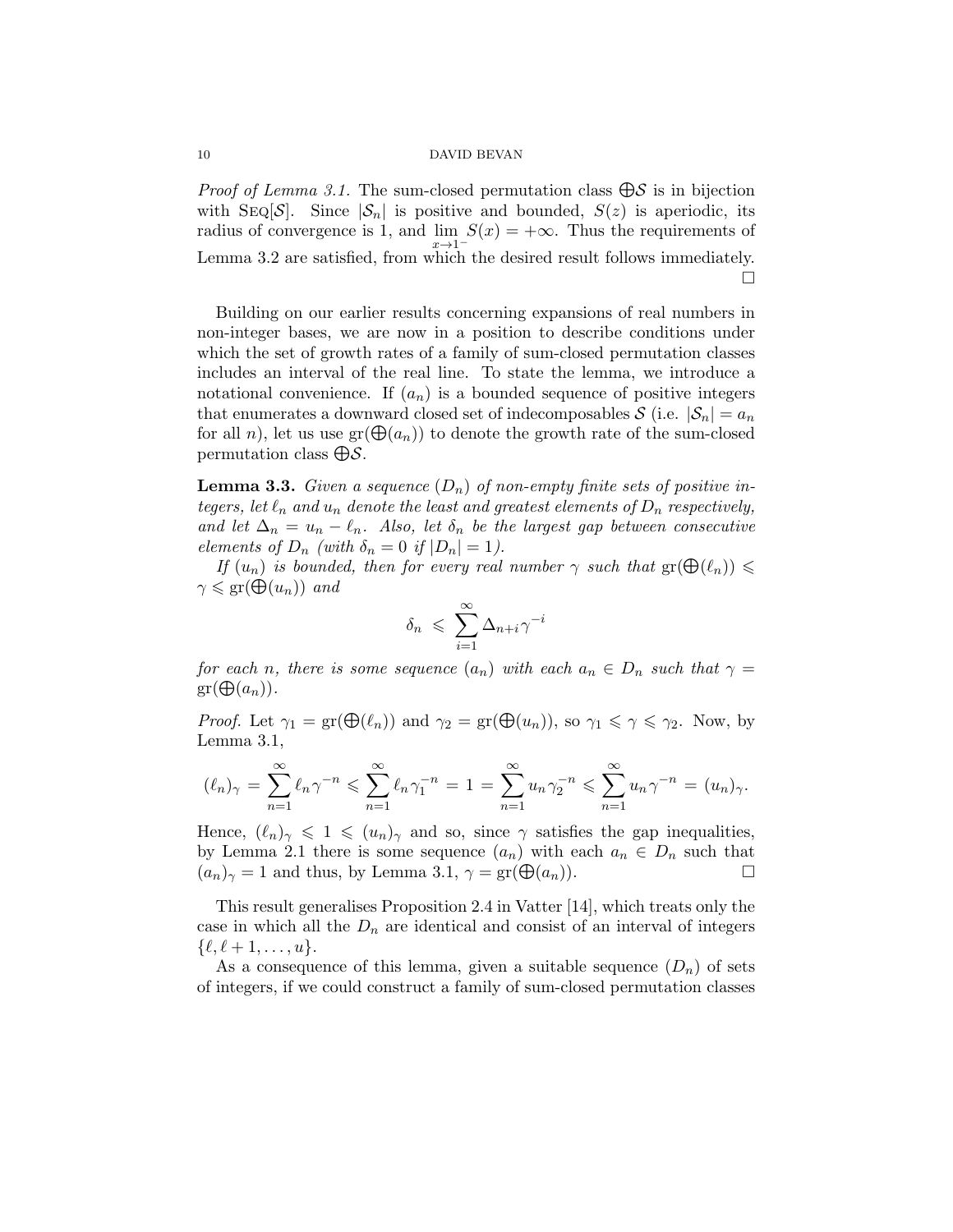such that every sequence  $(a_n)$  with each  $a_n \in D_n$  enumerates the indecomposables of some member of the family, then the set of growth rates of the classes in the family would include an interval of the real line. Returning to our original example in which  $D_n = \{1, 4\}$  for odd n and  $D_n = \{1, 3, 5, 7, 9\}$ for even  $n$ , suppose it were possible to construct sum-closed classes whose indecomposables were enumerated by each sequence  $\{(a_n): a_n \in D_n\}$ . Then the set of growth rates would include the interval from  $\text{gr}(\bigoplus (1, 1, \ldots)) = 2$ the set of growth rates would include the interval from  $gr(\bigoplus (1, 1, \ldots)) = 2$ <br>to the lesser of  $gr(\bigoplus (4, 9, 4, 9, \ldots)) = 2 + \sqrt{14}$  and  $\frac{1}{4}(3 + \sqrt{89})$ , the greatest value permitted by the gap inequalities. (Clearly, the fact that there are only countably many permutation classes with growth rate less than  $\kappa \approx 2.20557$ means that such a construction is, in fact, impossible.)

We now broaden this result to handle the case in which the  $D_n$  contain generalised digits. In the integer case, a term  $a_n$  corresponds to a set consisting of  $a_n$  indecomposables of length n. In the generalised digit case,  $a_n = c_0.c_1 \ldots c_k$  corresponds to a set consisting of  $c_0$  indecomposables of length n,  $c_1$  indecomposables of length  $n + 1$ , and so on, up to  $c_k$  indecomposables of length  $n + k$ .

Before stating the generalised digit version of our lemma, we generalise our terminology and notation. Let us say that a sequence of generalised digits  $(a_n)$  enumerates a set S of permutations if S is the union  $\biguplus_{n=1}^{\infty} S^{(n)}$  of disjoint sets  $\mathcal{S}^{(n)}$ , such that, for each n, if  $a_n = c_0.c_1 \dots c_k$  then  $\mathcal{S}^{(n)}$  consists of exactly  $c_i$  permutations of length  $n + i$  for  $i = 0, \ldots, k$ . If  $(a_n)$  is a sequence of generalised digits that enumerates a downward closed set of indecomposables S, let us use  $gr(\bigoplus(a_n))$  to denote the growth rate of the sum-closed permutation class  $\bigoplus \mathcal{S}$ .

In the proofs of our theorems, we make use of the following elementary fact. Given a sequence of generalised digits that enumerates a set  $S$ , there is a unique sequence of integers that also enumerates  $S$ . For example, if  $a_n = 1.12$  for odd n and  $a_n = 3.1$  for even n, then  $(a_n)$  and the sequence  $(t_n) = (1, 4, 4, 4, ...)$  are equivalent in this way. We write such equivalences  $(a_n) \equiv (t_n).$ 

**Lemma 3.4.** Given a sequence  $(D_n)$  of non-empty finite sets of generalised  $\gamma$ -digits, for a fixed  $\gamma$  let  $\ell_n$  and  $u_n$  denote the least and greatest elements of  $D_n$  respectively, and let  $\Delta_n = u_n - \ell_n$ . Also, let  $\delta_n$  be the largest gap between consecutive elements of  $D_n$  (with  $\delta_n = 0$  if  $|D_n| = 1$ ).

If the length and subdigits of all the generalised  $\gamma$ -digits in the  $D_n$  are bounded, then for every real number  $\gamma$  such that  $\text{gr}(\bigoplus(\ell_n)) \leq \gamma \leq \text{gr}(\bigoplus(u_n))$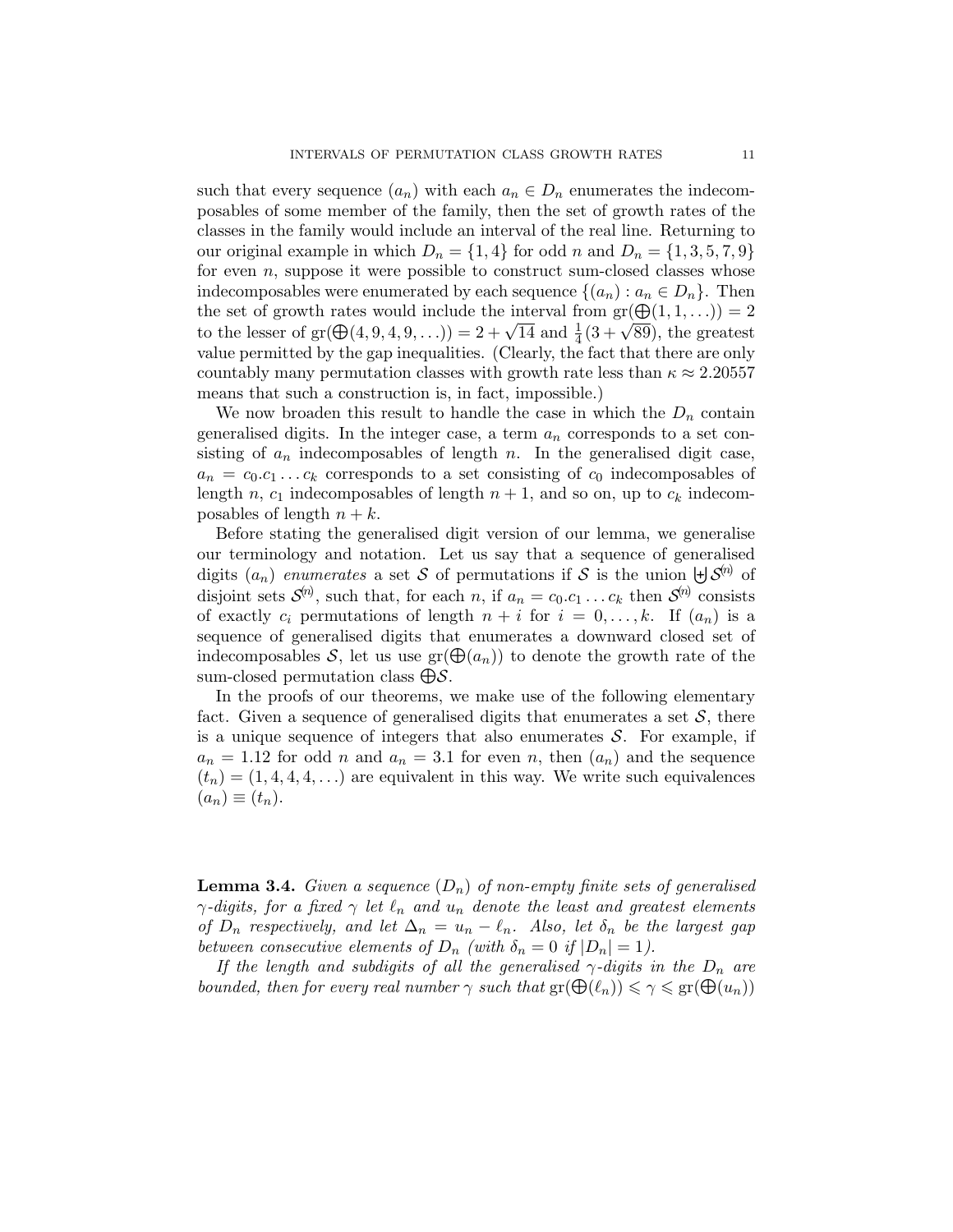and

$$
\delta_n \ \leqslant \ \sum_{i=1}^{\infty} \Delta_{n+i} \gamma^{-i}
$$

for each n, there is some sequence  $(a_n)$  with each  $a_n \in D_n$  such that  $\gamma =$  $gr(\bigoplus (a_n))$ .

We omit the proof since it is essentially the same as that for Lemma 3.3, but making use of Lemma 2.2 rather than Lemma 2.1.

Let us revisit our earlier generalised digit example in which

$$
D_n = \begin{cases} \{1.1, 1.11, 1.12, 1.2, 1.21, 1.22\}, & \text{if } n \text{ is odd,} \\ \{0\}, & \text{if } n \text{ is even.} \end{cases}
$$

Suppose it were possible to construct sum-closed classes whose indecomposables were enumerated by each sequence  $\{(a_n): a_n \in D_n\}$ . Then the set of growth rates of the classes would include the interval from  $\text{gr}(\bigoplus (1,1,\ldots)) =$ 2 to the lesser of  $gr(\bigoplus (1, 2, 3, 2, 3, ...) \approx 2.51155$  (the real root of a cubic) 2 to the lesser of  $gr(\bigoplus (1, 2, 3, 2, 3, ...)$   $\approx$  2.31133 (the real root of a cubic) and  $\frac{1}{2}(1+\sqrt{13})$ , the maximum value permitted by the gap inequalities. (As with our previous example, such a construction is, in fact, impossible.)

We also need to use the following elementary analytic result, also found in Vatter [14].

**Lemma 3.5** ([14, Proposition 2.3]). Given  $\varepsilon > 0$  and  $c > 0$ , there is a positive integer m, dependent only on  $\varepsilon$  and c, such that if  $(r_n)$  and  $(s_n)$  are two sequences of positive integers bounded by c, and  $r_n = s_n$  for all  $n \leq m$ , then  $gr(\bigoplus(r_n))$  and  $gr(\bigoplus(s_n))$  differ by no more than  $\varepsilon$ .

*Proof.* Let  $\gamma_1 = \text{gr}(\bigoplus(r_n))$  and  $\gamma_2 = \text{gr}(\bigoplus(s_n))$  and suppose that  $\gamma_1 < \gamma_2$ . Note that  $\gamma_1 \geq 2$  because  $(r_n)$  is positive, and  $\gamma_2 \leq c+1$  because  $(s_n)$  is bounded by c.

From Lemma 3.1, we have  $\sum_{n=1}^{\infty}$  $n=1$  $r_n \gamma_1^{-n} = \sum_{n=1}^{\infty}$  $n=1$  $s_n \gamma_2^{-n}$ . Hence, since  $r_n = s_n$ for  $n \leq m$ ,

$$
\frac{\gamma_2 - \gamma_1}{(c+1)^2} \leqslant \gamma_1^{-1} - \gamma_2^{-1} \leqslant \sum_{n \leqslant m} r_n(\gamma_1^{-n} - \gamma_2^{-n}) = \sum_{n > m} s_n \gamma_2^{-n} - \sum_{n > m} r_n \gamma_1^{-n} \leqslant \frac{c}{2^m}.
$$
\nThus, 
$$
m = \left\lceil \log_2 \frac{c(c+1)^2}{\varepsilon} \right\rceil
$$
 suffices.

## 4. Constructions yielding intervals of growth rates

To prove our theorems, we construct families of permutation classes whose indecomposables are enumerated by sequences satisfying the requirements of Lemma 3.4. In doing this, it helps to take a graphical perspective. Recall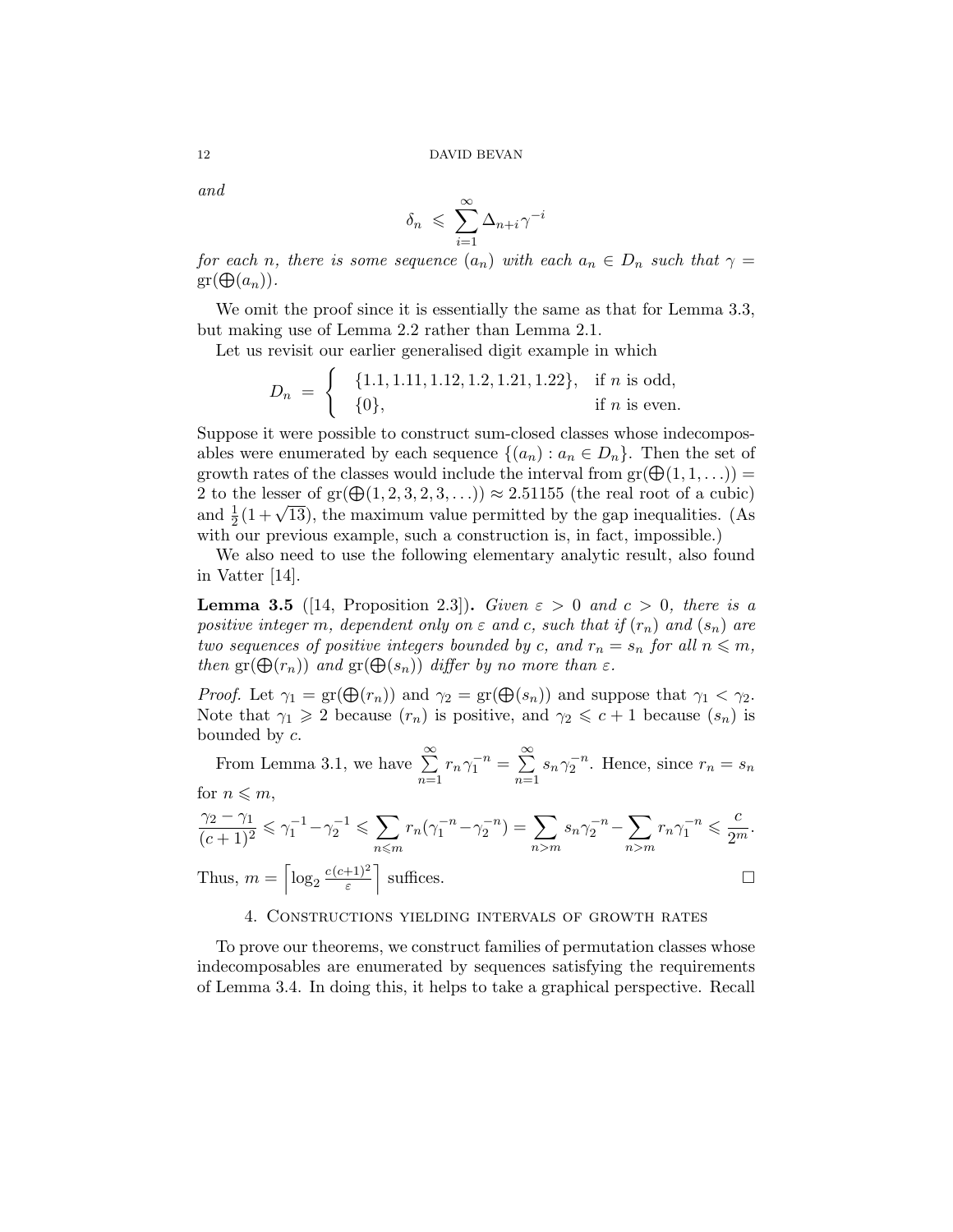from Section 1 that the (ordered) graph,  $G_{\sigma}$ , of a permutation  $\sigma$  of length n has vertex set  $\{1, \ldots, n\}$  with an edge between vertices i and j if  $i < j$ and  $\sigma(i) > \sigma(j)$ . Recall also that  $\tau \leq \sigma$  if and only if  $G_{\tau}$  is an induced ordered subgraph of  $G_{\sigma}$  and that  $\sigma$  is indecomposable if and only if  $G_{\sigma}$  is connected. It tends to be advantageous to think of indecomposables as those permutations whose graphs are connected.

All our constructions are based on permutations whose graphs are *paths*. Such permutations are called increasing oscillations. We distinguish two cases, the *primary oscillation* of length n, which we denote  $\omega_n$ , whose least entry corresponds to an end of the path, and the secondary oscillation of length n, denoted  $\overline{\omega}_n$  whose *first* entry corresponds to an end of the path. See Figure 3 for an illustration. Trivially, we have  $\omega_1 = \overline{\omega}_1 = 1$  and  $\omega_2 =$  $\overline{\omega}_2 = 21$ . The (lower and upper) ends of an increasing oscillation are the entries corresponding to the (lower and upper) ends of its path graph.



Figure 3. Primary and secondary oscillations

The key permutations in our constructions are formed by *inflating* (i.e. replacing) each end of a primary oscillation of odd length with an increasing permutation. For  $n \geq 4$  and  $r, s \geq 1$ , let  $\omega_n^{r,s}$  denote the permutation of length  $n-2+r+s$  formed by replacing the lower and upper ends of  $\omega_n$  with the increasing permutations of length  $r$  and  $s$  respectively. The graph of  $\omega_n^{r,s}$  thus consists of a path on  $n-2$  vertices with r pendant edges attached to its lower end and s pendant edges attached to its upper end. See Figure 4 for some examples. We also occasionally make use of  $\overline{\omega}_n^{r,s}$ , which we define analogously.

The building blocks of our constructions are the following sets of indecomposables. Given a primary oscillation with both ends inflated, i.e. some  $\omega_n^{r,s}$  with  $r,s\geqslant 2$ , we define  $R_n^{r,s}$  to be the set of primary oscillations with both ends inflated that are subpermutations of  $\omega_n^{r,s}$ .

$$
R_n^{r,s} = \{\omega_n^{u,v} : 2 \leqslant u \leqslant r, 2 \leqslant v \leqslant s\}.
$$

We only make use of  $R_n^{r,s}$  for odd n. See Figure 4 for an example.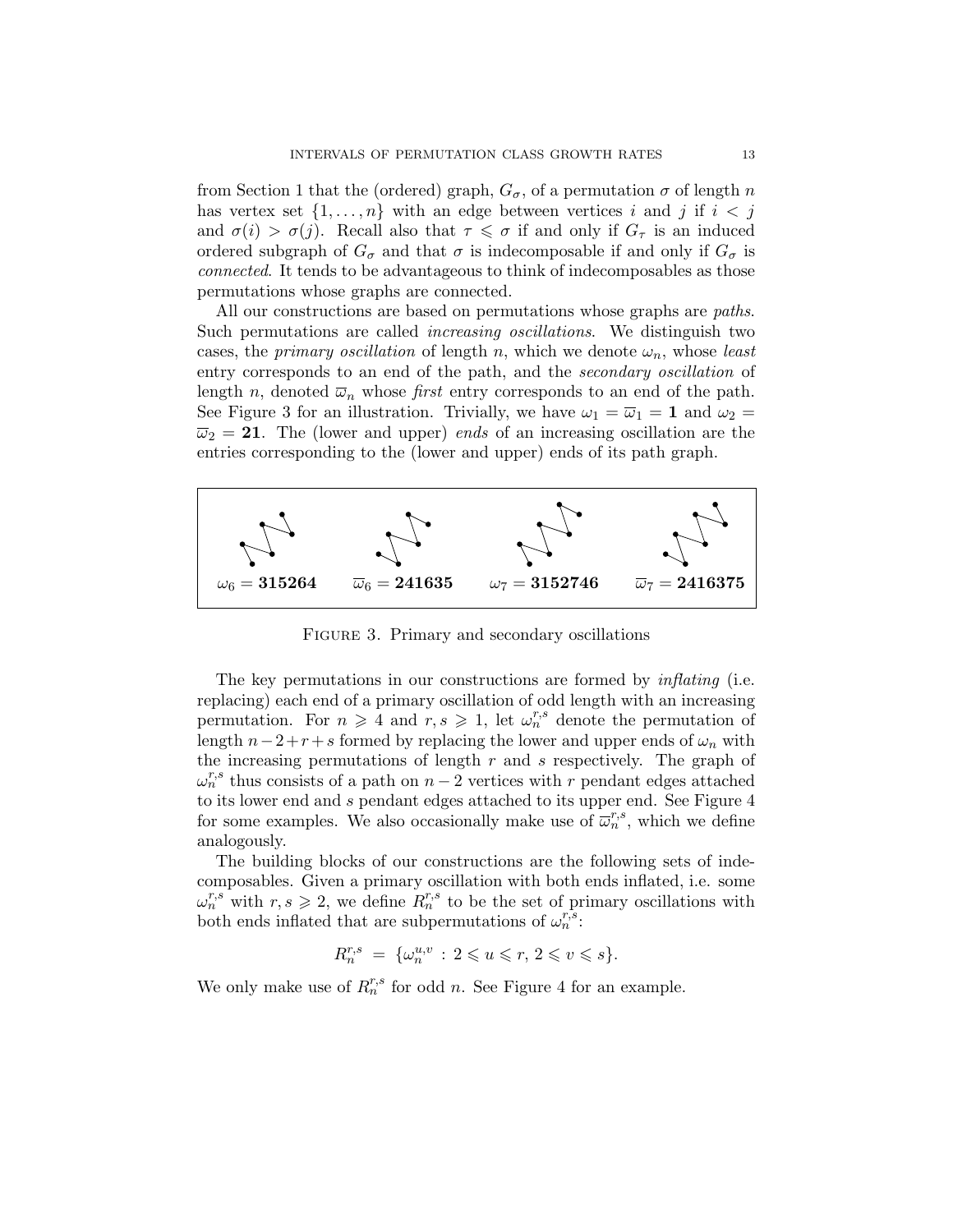

FIGURE 4. The set of permutations  $R_7^{4,3}$ 7

Let us investigate the properties of these sets. Firstly, if  $n \neq m$ , then no element of  $R_n^{r,s}$  is a subpermutation of an element of  $R_m^{r,s}$ . This is a consequence of the following elementary observation, which follows directly from consideration of the (ordered) graphs of the permutations.

**Observation 4.1.** If  $n, m \ge 4$ ,  $n \ne m$  and  $r, s, u, v \ge 2$ , then  $\omega_n^{r,s}$  and  $\omega_m^{u,v}$ are incomparable under the subpermutation order.

Thus for fixed r and s, and varying n, the  $R_n^{r,s}$  form a collection of sets of permutations, no member of one being a subpermutation of a member of another. This should be compared with the concept of an antichain, which is a set of permutations, none of which is a subpermutation of another.

We build permutation classes by specifying that, for some fixed  $r$  and  $s$ , their indecomposables must include some subset of  $R_n^{r,s}$  for each (odd) n. Because, if  $n \neq m$ , any element of  $R_n^{r,s}$  is incomparable with any element of  $R_m^{r,s}$ , the choice of subset to include can be made independently for each n. This provides the flexibility we need to construct families of classes whose growth rates include an interval. (Vatter's simpler constructions in [14], which are also based on inflating the ends of increasing oscillations, rely on being able to choose any subset of an infinite antichain to include in the indecomposables of a class.)

Clearly, for each n, the subset of  $R_n^{r,s}$  included in the indecomposables must be downward closed. It has been observed heuristically that subsets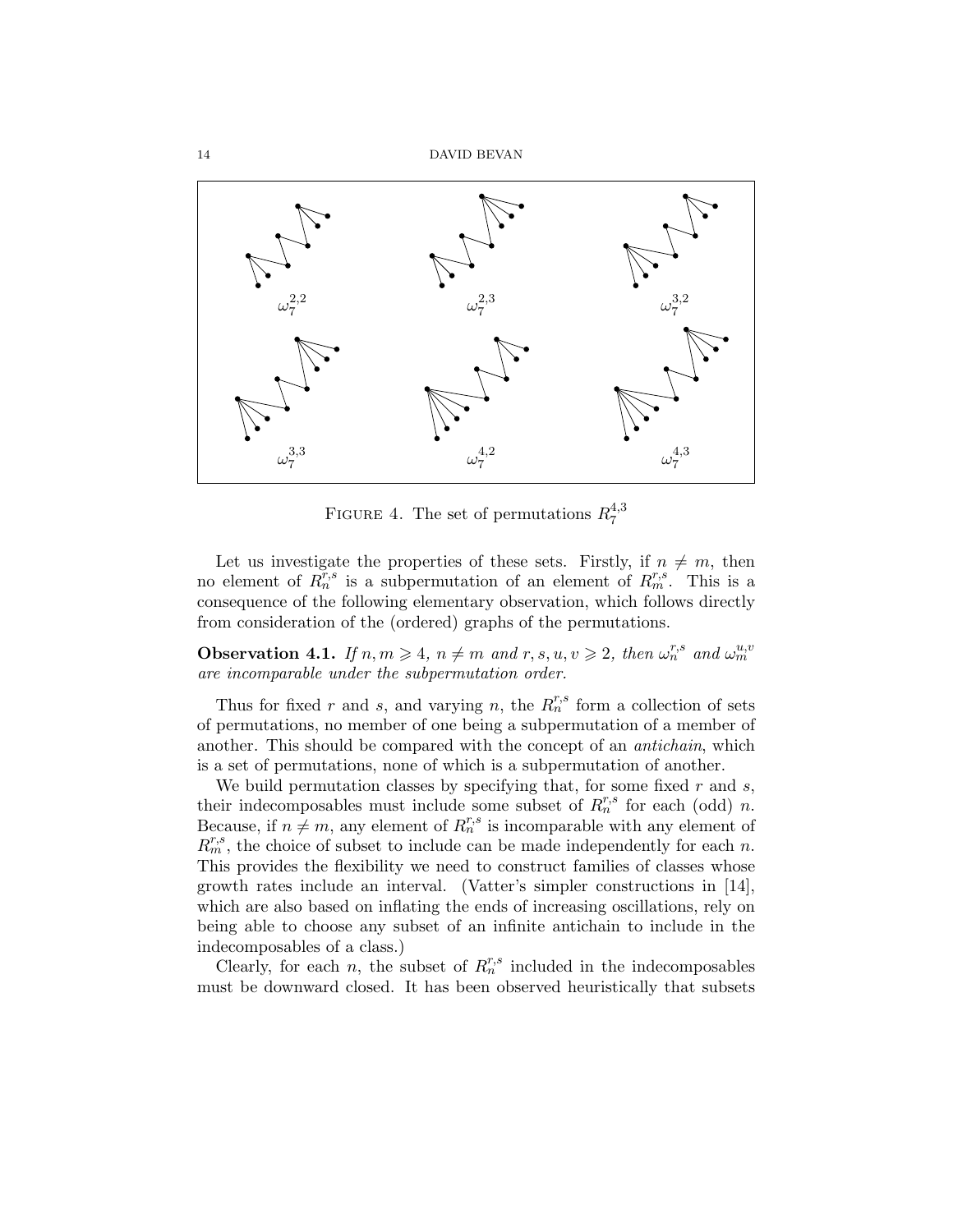containing  $\omega_n^{3,2}$  are better for generating intervals of growth rates. In light of this, we define  $\mathcal{F}_n^{r,s}$  to be the family of downward closed subsets of  $R_n^{r,s}$  that contain  $\omega_n^{3,2}$  (and hence also contain  $\omega_n^{2,2}$ ). See Figure 5 for an illustration.

For example,  $\mathcal{F}_n^{4,3}$  consists of the seven downsets whose sets of maximal elements are

$$
\{\omega_n^{3,2}\}, \{\omega_n^{3,2}, \omega_n^{2,3}\}, \{\omega_n^{3,3}\}, \{\omega_n^{4,2}\}, \{\omega_n^{4,2}, \omega_n^{2,3}\}, \{\omega_n^{4,2}, \omega_n^{3,3}\}, \text{ and } \{\omega_n^{4,3}\}.
$$

To each downset S in  $\mathcal{F}_n^{r,s}$ , we can associate a generalised digit  $c_0.c_1 \ldots c_k$ such that  $c_i$  records the number of elements in S of length  $n + 2 + i$  for each  $i \geq 0$ . For example, the generalised digits that enumerate the elements of  $\mathcal{F}_n^{4,3}$  are (in the same order as above)

1.1, 1.2, 1.21, 1.11, 1.21, 1.22 and 1.221.

Note that distinct downsets in  $\mathcal{F}_n^{r,s}$  may be enumerated by the same generalised digit.



FIGURE 5. Two downsets in  $\mathcal{F}_n^{7,6}$ , both enumerated by the generalised digit 1.234531, and the corresponding paths through the Hasse diagram of  $R_n^{7,6}$ 

**Lemma 4.2.** The set  $\mathcal{F}_n^{r,s}$  contains  $\binom{r+s-2}{r-1}$  $\binom{+s-2}{r-1}$  – s downsets, with a total of  $\sum_{ }^{s-1}$  $i=1$  $(s-i)\binom{r-2}{i}$  $\binom{-2}{i}$  – 2 distinct enumerations.

*Proof.* Each downset in  $\mathcal{F}_n^{r,s}$  corresponds to a path consisting of northeast and southeast steps through the Hasse diagram of  $R_n^{r,s}$  starting at the left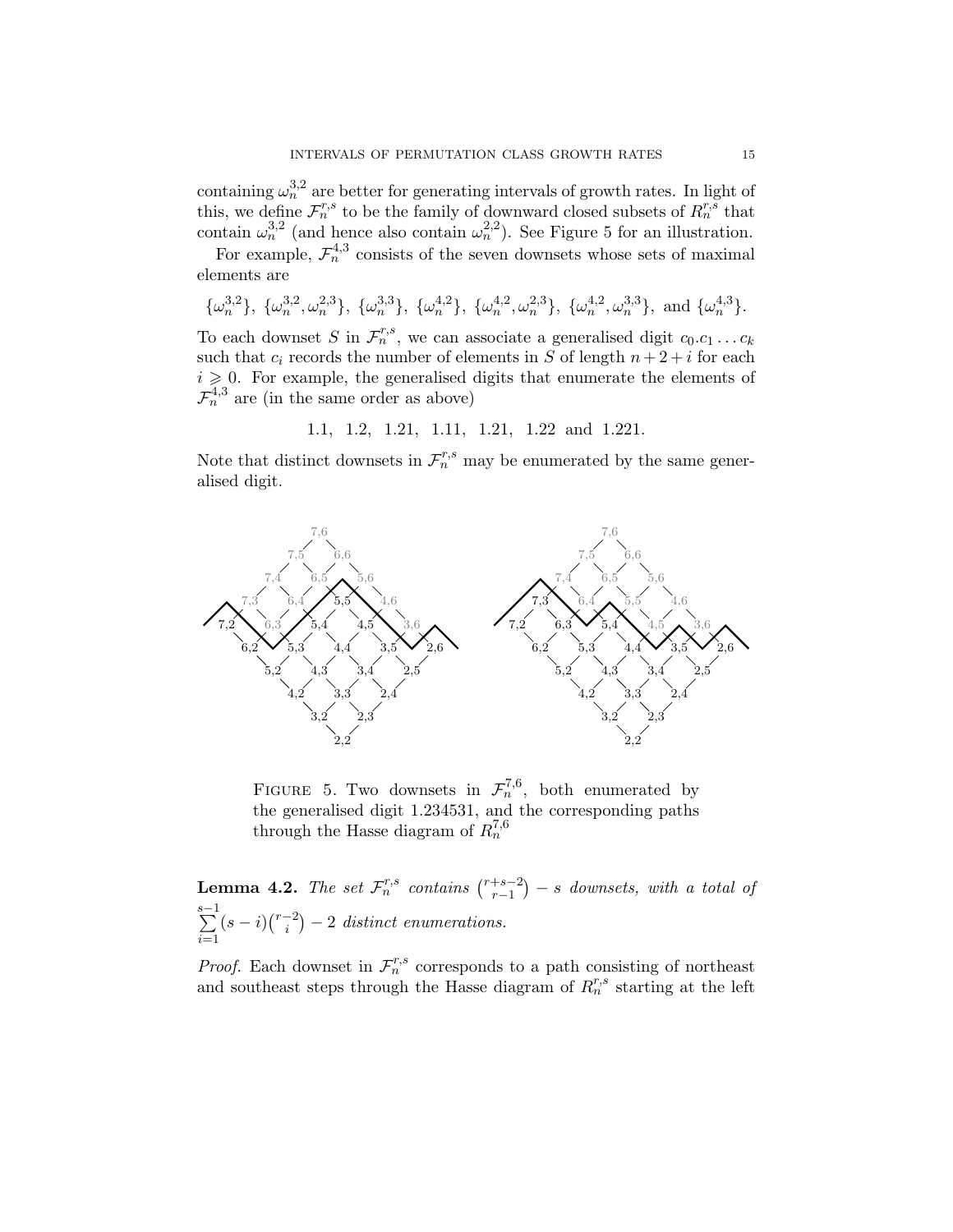of  $\omega_n^{r,2}$  and ending at the right of  $\omega_n^{2,s}$ . (see Figure 5). There are a total of  $\binom{r+s-2}{r-1}$ <sup>+s-2</sup>) such paths, s of which correspond to downsets not containing  $\omega_n^{3,2}$ . Given multiple downsets with the same enumeration, we choose the one

for which, for each  $k \geq 4$ , the  $c_k$  elements of length k are

$$
\omega_n^{k-2,2}, \omega_n^{k-3,3}, \ldots, \omega_n^{k-c_k-1,c_k+1}.
$$

This is the downset whose elements are as far to the left as possible in the Hasse diagram of  $R_n^{r,s}$  (see the right diagram in Figure 5). Such downsets correspond to paths in which a sequence of more than one northeast step may only occur initially or finally. There are  $\binom{r-2}{r-1}$  $s-i-j-1$ ) such paths with an initial sequence of  $i$  northeast steps and a final sequence of  $j$  northeast steps. The result follows by summing over  $i$  and  $j$  and excluding the terms that correspond to the empty downset and the singleton downset  $\{\omega_n^{2,2}\}.$ 

We also need to take into account the indecomposables that are subpermutations of  $\omega_n^{r,s}$  but are *not* elements of  $R_n^{r,s}$ . For odd *n*, these are of the following types:

- Primary oscillations  $\omega_m$  and secondary oscillations  $\overline{\omega}_m$ .
- Permutations whose graphs are stars  $K_{1,u}$  and whose first (and greatest) entry corresponds to the internal vertex; we use  $\psi_u$  to denote these star permutations.
- Increasing oscillations with just one end inflated:  $\omega_m^{u,1}, \omega_m^{1,v}$  and  $\overline{\omega}_m^{1,v}$ .



FIGURE 6. The elements of  $Q^{4,3}$  of size 6

Given  $r, s \geq 2$ , let  $Q^{r,s}$  be the (infinite) set of indecomposables that are subpermutations of  $\omega_n^{r,s}$  for some odd  $n \geq 5$ , but are not elements of  $R_n^{r,s}$ . See Figure 6 for an illustration.

We can enumerate  $Q^{r,s}$  explicitly. In doing so, we make use of two additional notational conventions. A sequence of integers  $(a_n)$  whose entries have the same value for all  $n \geq k$  is denoted  $(a_1, a_2, \ldots, a_{k-1}, \overline{a_k})$ . For example,  $(1,\overline{4}) = (1,4,4,4,\ldots)$ . We also use  $c^k$ , in both sequences and generalised digits, for the term c repeated k times. Thus,  $(0^3, 1^4) = (0, 0, 0, 1, 1, 1, 1)$ and  $0.0^41 = 0.00001$ .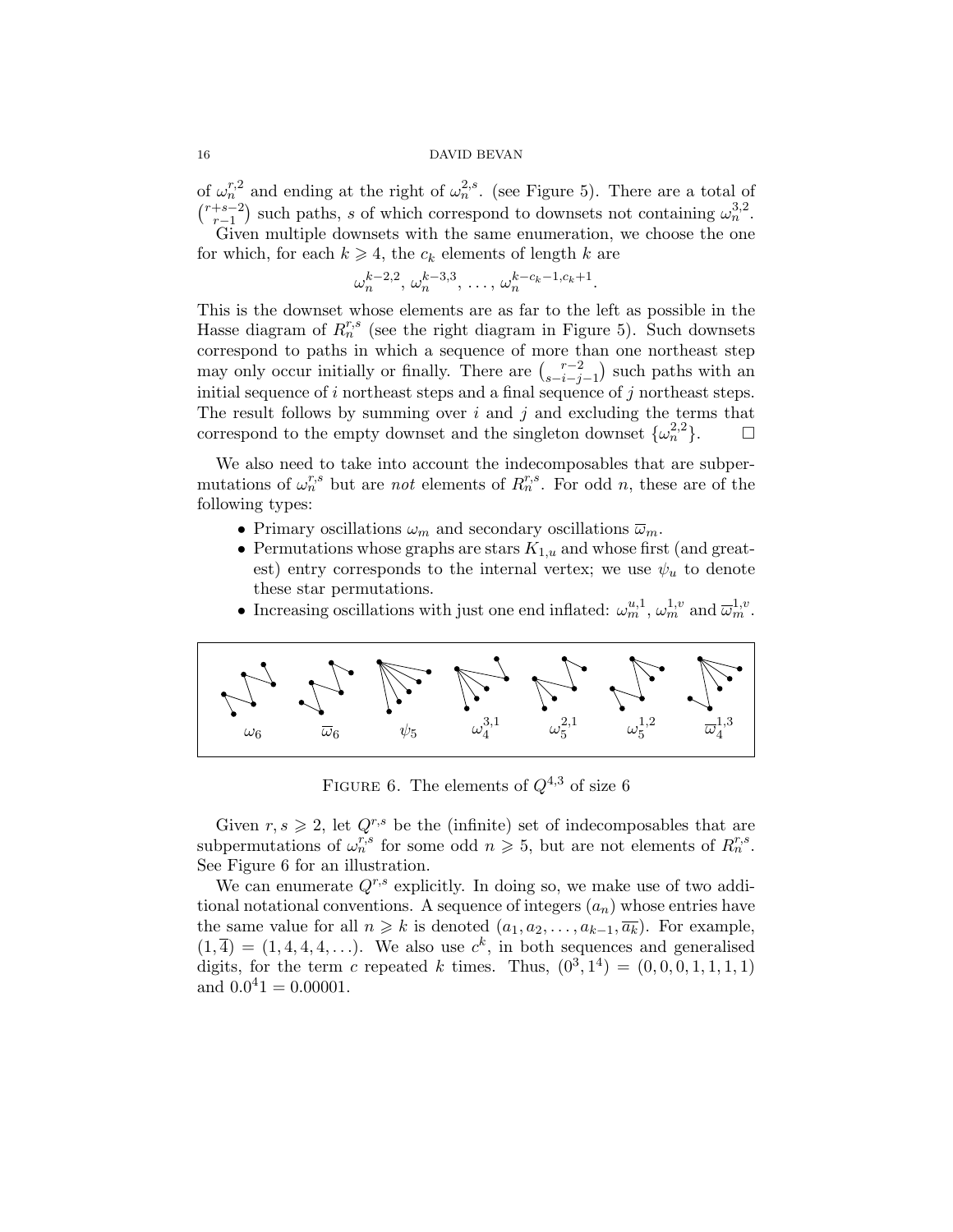**Lemma 4.3.** Suppose  $r \geq s$  and  $(q_n)$  is the sequence that enumerates  $Q^{r,s}$ . Then,

$$
(q_n) = \begin{cases} (1, 1, 2, \overbrace{3, 5, 7, \ldots, 2r-1}^{r-1}, \overbrace{2r}, & \text{if } r=s; \\ (1, 1, 2, \overbrace{3, 5, 7, \ldots, 2s+1}^{s}, 2s+2, 2s+3, \ldots, \overbrace{r+s}^{r-s}), & \text{otherwise.} \end{cases}
$$

*Proof.* The set  $Q^{r,s}$  is composed of the following disjoint sets of indecomposables:

- Primary oscillations  $\omega_m$  for each  $m \geq 1$ , enumerated by  $(\overline{1})$ .
- Secondary oscillations  $\overline{\omega}_m$ , for each  $m \geq 3$ , enumerated by  $(0^2, \overline{1})$ .
- Star permutations  $\psi_u$ , for  $3 \leq u \leq r+1$ , enumerated by  $(0^3, 1^{r-1})$ .
- Primary oscillations with the lower end inflated  $\omega_m^{u,1}$ , for each  $m \geq 4$ and  $2 \leq u \leq r$ , enumerated by  $(0^4, 1, 2, 3, ..., r - 2, \overline{r-1})$ .
- Increasing oscillations with the upper end inflated,  $\omega_m^{1,v}$  for odd m and  $\overline{\omega}_m^{1,v}$  for even m, for each  $m \geq 4$  and  $2 \leq v \leq s$ , enumerated by  $(0^4, 1, 2, 3, \ldots, s-2, \overline{s-1}).$

The result follows by adding the five sequences termwise.

We now have all the building blocks we need. Given  $r \geq 3$ ,  $s \geq 2$ , and odd  $k \geq 5$ , we define  $\Phi_{r,s,k}$  to be the family of those permutation classes whose indecomposables are the union of  $Q^{r,s}$  together with an element of  $\mathcal{F}_n^{r,s}$  for each odd  $n \geq k$ :

$$
\Phi_{r,s,k} = \Big\{ \bigoplus (Q^{r,s} \cup S_k \cup S_{k+2} \cup S_{k+4} \cup \dots) : S_n \in \mathcal{F}_n^{r,s}, n = k, k+2, \dots \Big\}.
$$

The sequence of families  $(\Phi_{5,3,k})_{k=5,7,...}$  is what we need to prove our first theorem, which we restate below. The set of growth rates of permutation classes in each family  $\Phi_{5,3,k}$  consists of an interval,  $I_k$ , such that the sequence  $(I_k)$  of these intervals approaches  $\theta_B$  from above.

**Theorem** (Theorem 1). Let  $\theta_B \approx 2.35526$  be the unique real root of  $x^7$  –  $2x^6 - x^4 - x^3 - 2x^2 - 2x - 1$ . For any  $\varepsilon > 0$ , there exist  $\delta_1$  and  $\delta_2$  with  $0 < \delta_1 < \delta_2 < \varepsilon$  such that every value in the interval  $[\theta_B + \delta_1, \theta_B + \delta_2]$  is the growth rate of a permutation class.

*Proof.* Let  $(q_n)$  be the sequence that enumerates  $Q^{5,3}$ . By Lemma 4.3,  $(q_n) = (1, 1, 2, 3, 5, 7, \overline{8})$ . It can readily be checked using Lemma 3.1 that  $gr(\bigoplus(q_n)) = \theta_B.$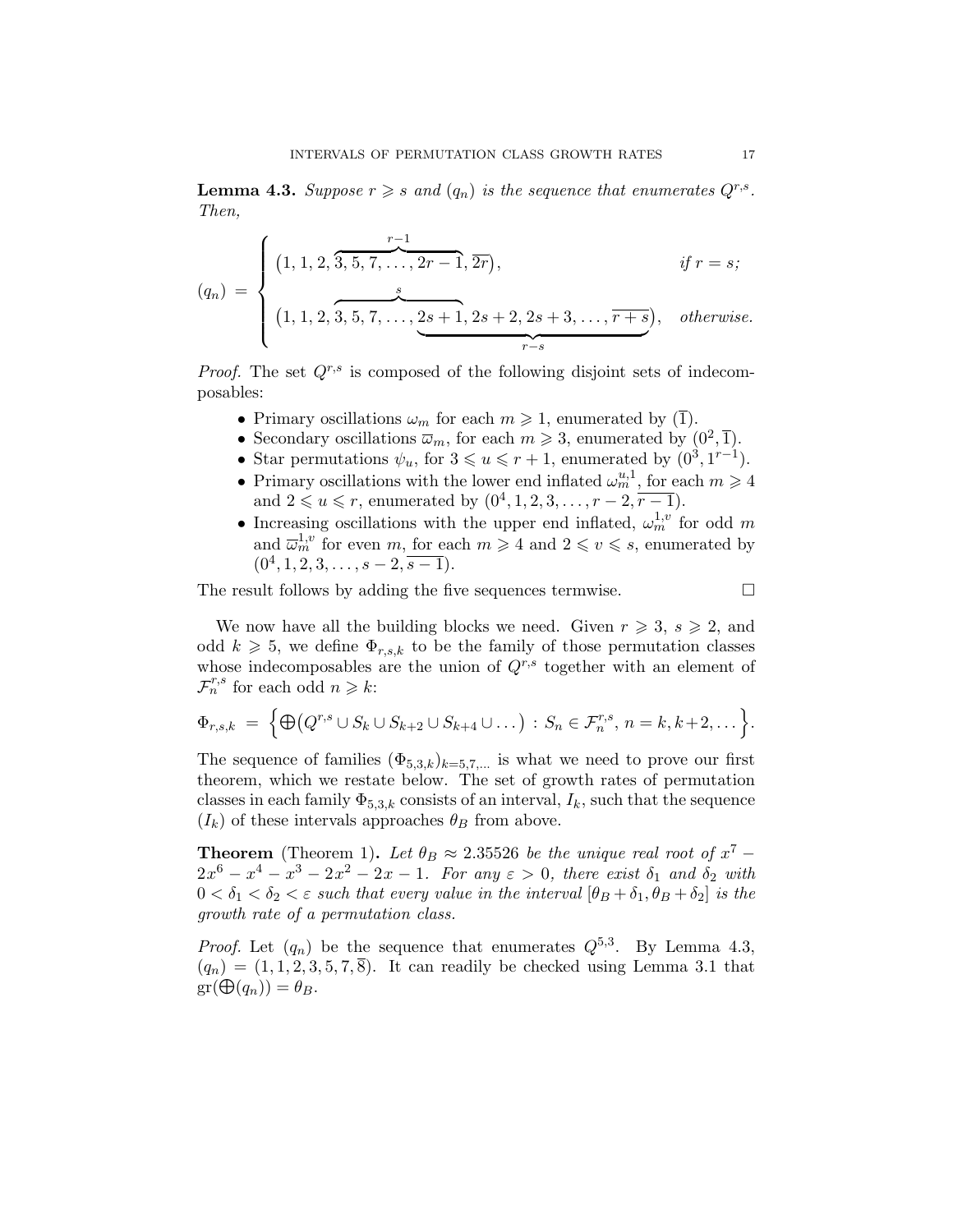Let  $k \geqslant 5$  be odd. For each odd  $n \geqslant k+2$ , let

$$
F_n = \{1.1, 1.11, 1.111, 1.2, 1.21, 1.211, 1.22, 1.221, 1.222, 1.2221\}
$$

be the set of generalised digits that enumerate sets of indecomposables in  $\mathcal{F}_{n-}^{5,3}$ <sup>5,3</sup><sub>n−2</sub>. Otherwise (if *n* is even or  $n \le k$ ), let  $F_n = \{0\}$ . Now, for each *n*, let  $D_n = \{q_n + f : f \in F_n\}.$ 

So, by construction, for every permutation class  $\bigoplus \mathcal{S} \in \Phi_{5,3,k}$  there is a corresponding sequence  $(a_n)$ , with each  $a_n \in D_n$ , that enumerates S.

Let  $\ell_n = q_n + 1.1$  for odd  $n \geq k + 2$  and  $\ell_n = q_n$  otherwise. Similarly, let  $u_n = q_n + 1.2221$  for odd  $n \geq k + 2$  and  $u_n = q_n$  otherwise. Note that  $\ell_n$ and  $u_n$  depend on k. We have the following equivalences:

$$
(\ell_n) \equiv (1, 1, 2, 3, 5, 7, \overbrace{8, 8, \dots, 8}^{k-5}, \overline{9})
$$

$$
(u_n) \equiv (1, 1, 2, 3, 5, 7, \overbrace{8, 8, \dots, 8}^{k-5}, 9, 10, 11, \overline{12})
$$

We now apply Lemma 3.4. By Corollary 2.3, the gap inequalities are

$$
\begin{array}{rcl} 1-\gamma^{-2} & \leqslant & \gamma^{-1}+2\gamma^{-2}+2\gamma^{-3}+\gamma^{-4}, \\ \gamma-1-2\gamma^{-1}+\gamma^{-2}+\gamma^{-3} & \leqslant & \gamma^{-1}+2\gamma^{-2}+2\gamma^{-3}+\gamma^{-4}. \end{array}
$$

These necessitate only that the growth rate does not exceed  $\gamma_{\text{max}} \approx 2.470979$ , the unique positive root of  $x^4 - 2x^3 - x^2 - 1$ . This is independent of the value of k, and is greater than  $gr(\bigoplus(u_n))$  for all odd  $k \geq 5$  since, by Lemma 3.1,  $gr(\bigoplus(u_n)) \approx 2.362008$  if  $k = 5$ .

So, for each k we have an interval of growth rates: If  $\gamma$  is such that  $\mathrm{gr}(\mathcal{D}(\ell_n)) \leq \gamma \leq \mathrm{gr}(\mathcal{D}(u_n))$ , then there is some permutation class in  $\Phi_{5,3,k}$ whose growth rate is  $\gamma$ .

Moreover, by Lemma 3.5,

$$
\lim_{k \to \infty} \mathrm{gr}(\bigoplus(\ell_n)) = \lim_{k \to \infty} \mathrm{gr}(\bigoplus(u_n)) = \mathrm{gr}(\bigoplus(q_n)) = \theta_B,
$$

so these intervals can be found arbitrarily close to  $\theta_B$ .

For further details of the calculations in this proof, see [4, Section 2].  $\Box$ 

For our second theorem, we need to add extra sets of indecomposables to our constructions. As before, we start with  $r \geq 3$ ,  $s \geq 2$ , and odd  $k \geq 5$ . A suitable collection,  $H$ , of extra sets of indecomposables satisfies the following two conditions:

• Each set in  $\mathcal{H}$  is disjoint from  $Q^{r,s}$  and also disjoint from each  $R_n^{r,s}$ for odd  $n \geq k$ .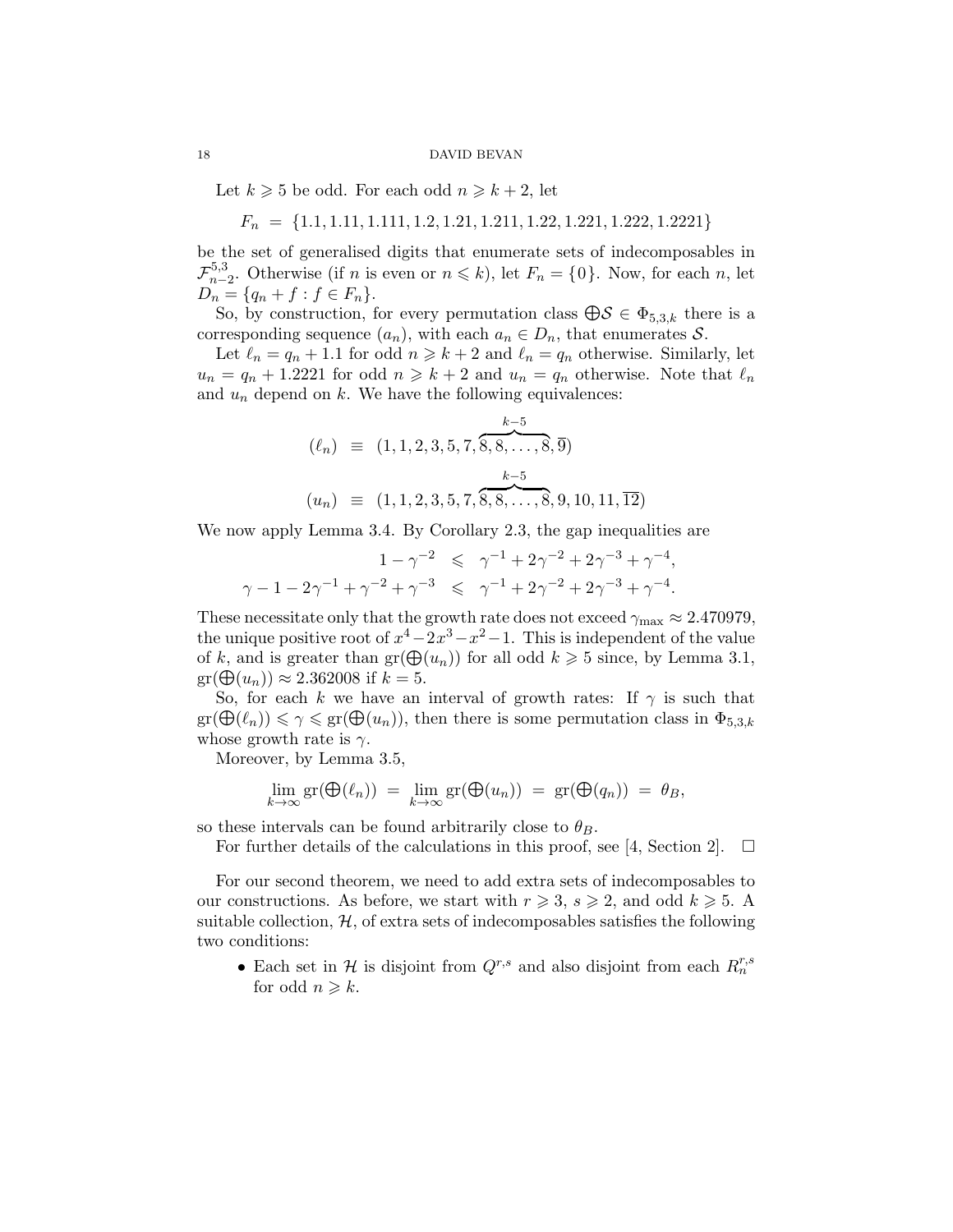• For each set  $H \in \mathcal{H}$ , the union  $H \cup Q^{r,s}$  is a downward closed set of indecomposables.

Given these conditions, we define  $\Phi_{r,s,k,\mathcal{H}}$  to be the family of those permutation classes whose indecomposables are the union of  $Q^{r,s}$  together with an element of H and an element of  $\mathcal{F}_n^{r,s}$  for each odd  $n \geq k$ :

$$
\Phi_{r,s,k,\mathcal{H}} = \Big\{ \bigoplus (Q^{r,s} \cup H \cup S_k \cup S_{k+2} \cup S_{k+4} \cup \dots) : \nH \in \mathcal{H} \text{ and } S_n \in \mathcal{F}_n^{r,s}, n = k, k+2, \dots \Big\}.
$$

We define our extra sets of indecomposables by specifying an upper set of maximal indecomposables, U, and a lower set of required indecomposables, L. If S is a set of indecomposables, let  $\downarrow S$  denote the downset consisting of those indecomposables that are subpermutations of elements of S. Then, given  $r, s \geq 2$  and suitable sets of indecomposables U and L, we use  $U \Downarrow_{r,s} L$  to denote the collection of those downward closed subsets of  $\downarrow U \setminus Q^{r,s}$  that include the set of required indecomposables L. For instance, we have  $\mathcal{F}_n^{r,s} = {\{\omega_n^{r,s}\}\ \psi_{r,s}\{\omega_n^{3,2}\}}.$ 

**Example 4.4.** Let's consider as an example the family  $\Phi_{5,3,5,\mathcal{H}}$  where  $\mathcal{H} =$  $\{\omega_5^{7,1}$  $\{\psi_5\}$   $\Downarrow_{5,3}$  { $\psi_7$ }; see  $\pi_0$  and  $\mu_1$  in Figure 8 below. The sets in H consist of indecomposables that are subpermutations of  $\omega_5^{7,1}$  $\frac{7}{5}$  but are not in  $Q^{5,3}$ . There are six such indecomposables:  $\psi_7$ ,  $\psi_8$ ,  $\omega_4^{6,1}$  $\frac{6,1}{4}$ ,  $\omega_4^{7,1}$  $\frac{7}{4}$ ,  $\omega_5^{6,1}$  $_{5}^{6,1}$ , and  $\omega_{5}^{7,1}$  $i<sub>5</sub><sup>t,1</sup>$ . The collection  $H$  consists of the nine nonempty downward closed subsets of these six permutations. See Figure 7.



Figure 7. The Hasse diagram of the indecomposables that are elements of sets in  $H$ 

The set of indecomposables in a permutation class in our family consists of  $Q^{5,3}$  together with an element of  $\mathcal{F}_n^{5,3}$  for each odd  $n \geq 5$  and an extra set from H. By Lemma 4.3,  $Q^{5,3}$  contributes  $(q_n) = (1, 1, 2, 3, 5, 7, 8)$  to the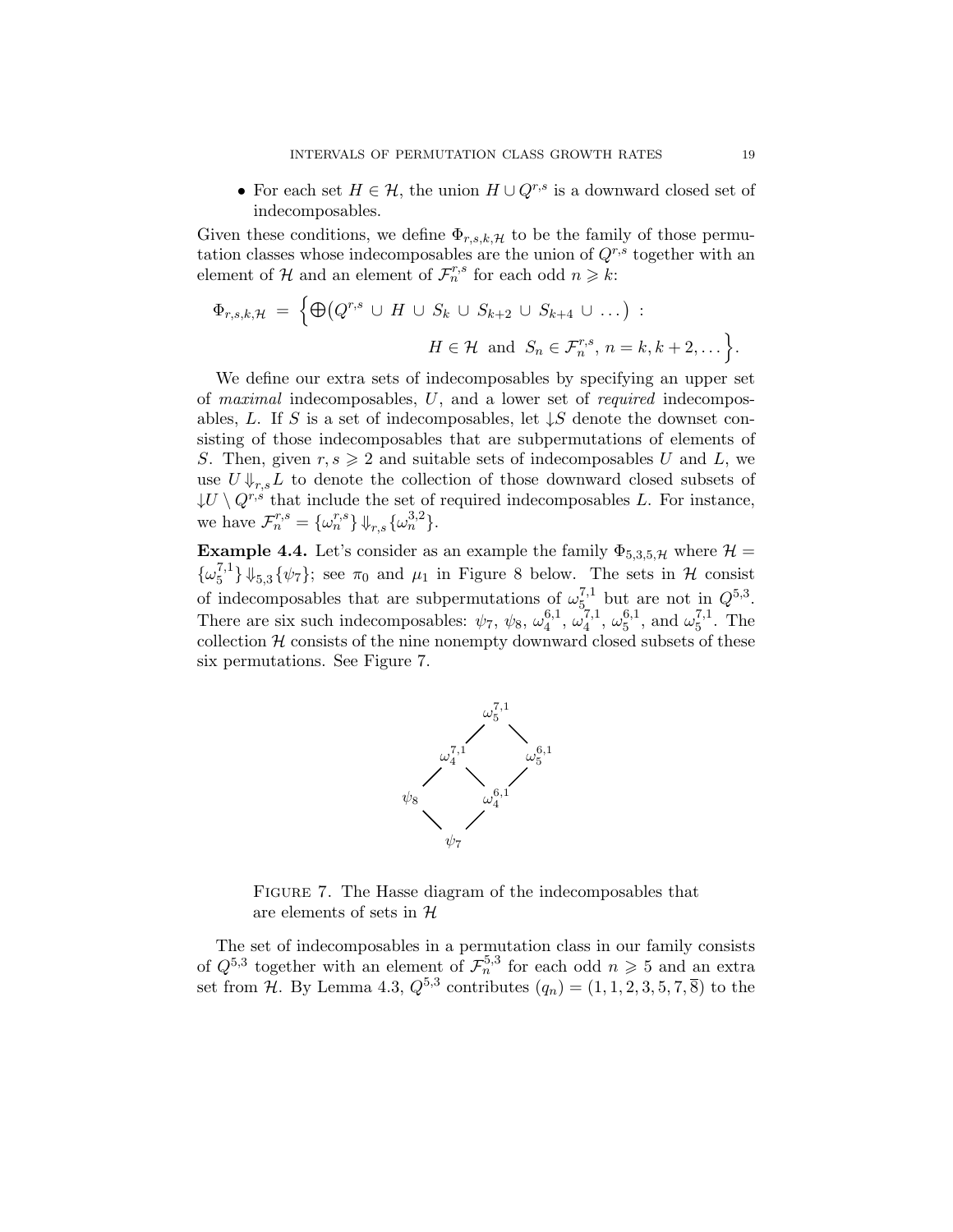enumeration of the indecomposables, and for each odd  $n \geqslant 5$ , there are ten distinct generalised digits that enumerate sets of indecomposables in  $\mathcal{F}_n^{5,3}$ , ranging between 1.1 and 1.2221. Let  $F_n$  consist of this set of generalised digits for odd  $n \geq 7$  and otherwise contain only 0. The extra sets in H have seven distinct enumerations. These can be represented by the set of generalised digits

$$
H_1 = \{0.0^61, 0.0^611, 0.0^6111, 0.0^612, 0.0^6121, 0.0^6122, 0.0^61221\}.
$$

Now, let  $D_1 = \{q_n + h : h \in H_1\}$  and for each  $n > 1$ , let  $D_n = \{q_n + f : f \in H_1\}$  $F_n$ .

So, by construction, for every permutation class  $\bigoplus \mathcal{S} \in \Phi_{5,3,5,\mathcal{H}}$  there is a corresponding sequence  $(a_n)$ , with each  $a_n \in D_n$ , that enumerates S. The minimal enumeration sequence is  $(\ell_n) \equiv (1, 1, 2, 3, 5, 7, 9, 10, 9)$  for which the growth rate is  $gr(\bigoplus(\ell_n)) \approx 2.36028$ . Similarly, the maximal enumeration sequence is  $(u_n) \equiv (1, 1, 2, 3, 5, 7, 9, 11, 13, 14, 13, 12)$  for which the growth rate is  $gr(\bigoplus(u_n)) \approx 2.36420$ .

We now apply Lemma 3.4. By Corollary 2.3, the gap inequalities are

$$
\begin{array}{rcl} &1-\gamma^{-2}&\leqslant&\gamma^{-1}+2\gamma^{-2}+2\gamma^{-3}+\gamma^{-4},\\ \gamma-1-2\gamma^{-1}+\gamma^{-2}+\gamma^{-3}&\leqslant&\gamma^{-1}+2\gamma^{-2}+2\gamma^{-3}+\gamma^{-4},\\ &\gamma^{-2}-\gamma^{-4}&\leqslant&\gamma^{-1}+2\gamma^{-2}+2\gamma^{-3}+\gamma^{-4}.\\ \end{array}
$$

These necessitate only that the growth rate not exceed  $\gamma_{\text{max}} \approx 2.47098$ . Thus the growth rates of permutation classes in our example family  $\Phi_{5,3,5,\mathcal{H}}$ form an interval.

For further details of the calculations in this example, see [4, Section 3].

The proof of our second theorem follows similar lines to this example.

**Theorem** (Theorem 2). Let  $\lambda_B \approx 2.35698$  be the unique positive root of  $x^8 - 2x^7 - x^5 - x^4 - 2x^3 - 2x^2 - x - 1$ . Every value at least  $\lambda_B$  is the growth rate of a permutation class.

Proof. In [14], Vatter has shown that there are permutation classes of every growth rate at least  $\lambda_A \approx 2.48187$  (the unique real root of  $x^5 - 2x^4 - 2x^2$  –  $2x - 1$ ). It thus suffices to exhibit permutation classes whose growth rates cover the interval  $[\lambda_B, \lambda_A]$ . With the  $\pi_i$  and  $\mu_j$  as in Figures 8–10 below, we claim that the permutation classes in the following five families meet our needs: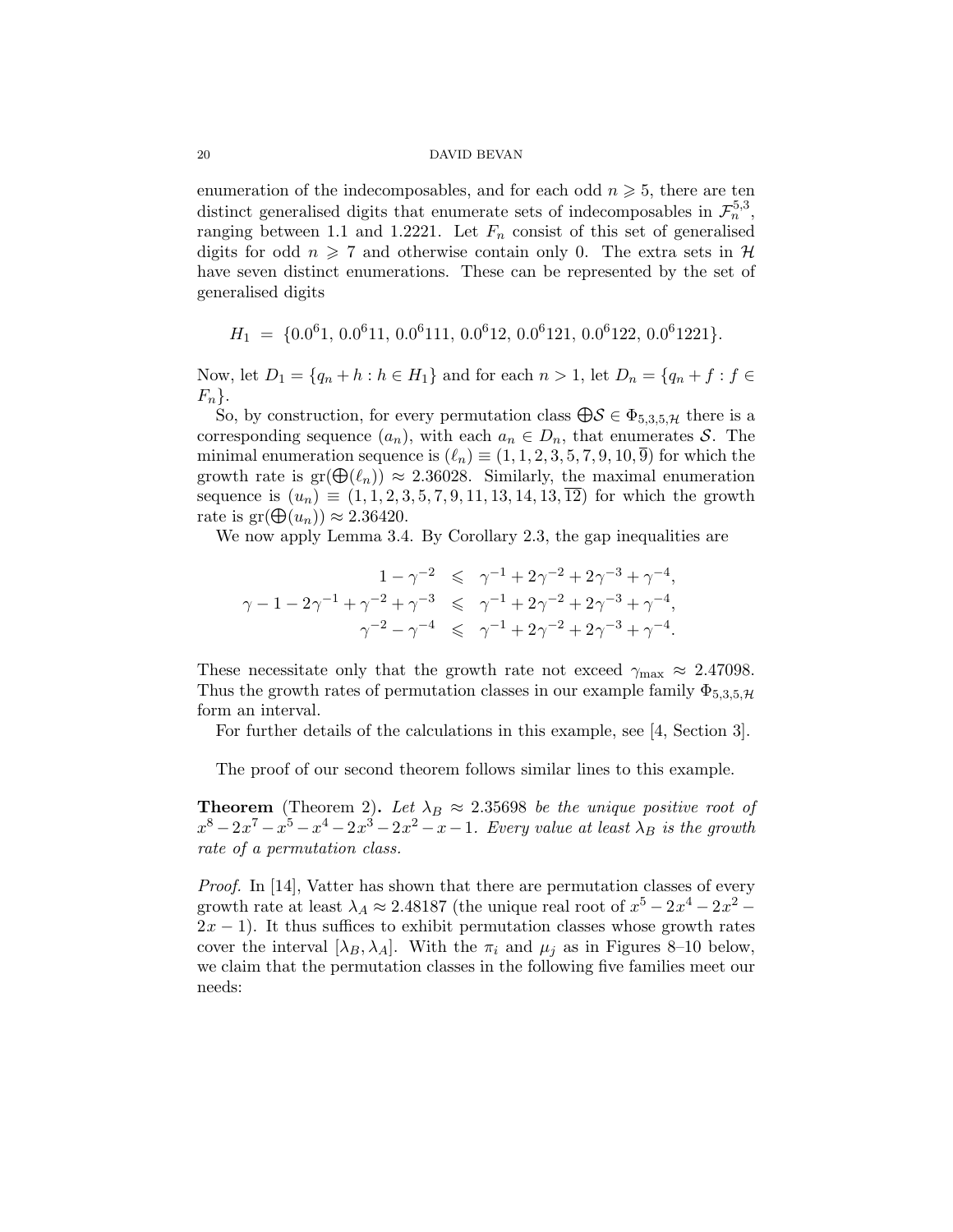**Family A :**  $\Phi_{5,3,7,\mathcal{A}}$  where  $\mathcal{A} = {\pi_1} \big\{ \big| \big\{ \xi_3 \big\} \mu_1 \big\}$ **Family B** :  $\Phi_{5,3,5,\mathcal{B}}$  where  $\mathcal{B} = {\pi_2} \downarrow_{5,3} \varnothing$ **Family C:**  $\Phi_{9,8,5,\mathcal{C}}$  where  $\mathcal{C} = {\pi_3} \big\downarrow_{9,8} {\{\mu_2\}}$ **Family D :**  $\Phi_{5,3,5,\mathcal{D}}$  where  $\mathcal{D} = {\pi_4, \pi_5} \big\{ \psi_{5,3} {\mu_3}$ **Family E**:  $\Phi_{5,5,5,\mathcal{E}}$  where  $\mathcal{E} = {\pi_6, \pi_7, \pi_8} \downarrow_{5,5} {\pi_6, \mu_3}$  $\cup$  { $\pi_6$ ,  $\pi_7$ ,  $\pi_8$ }  $\downarrow$ <sub>5,5</sub>{ $\mu_2$ ,  $\mu_4$ ,  $\mu_5$ }



Figure 8. Permutations used to define Families A and B

We briefly outline the calculations concerning each of these families. For the full details, see Section 4 of [4].

Family A:  $\Phi_{5,3,7,\mathcal{A}}$ .

- By Lemma 4.3,  $Q^{5,3}$  is enumerated by  $(1, 1, 2, 3, 5, 7, \overline{8})$ .
- By Lemma 4.2, for each odd  $n \geq 7$ , there are 10 distinct generalised digits that enumerate sets of indecomposables in  $\mathcal{F}_n^{5,3}$ , ranging between 1.1 and 1.2221.
- There are 47 distinct enumerations of sets of indecomposables in  $A = {\pi_1} \big\} \big\downarrow_{5,3} {\{\mu_1\}}$ , ranging between  $(0^7, 1)$  and  $(0^7, 1, 2, 3, 4, 4, 3, 2, 1).$
- The indecomposables in the smallest permutation class in Family A are enumerated by  $(\ell_n) \equiv (1, 1, 2, 3, 5, 7, 8, \overline{9}).$
- The indecomposables in the largest permutation class in Family A are enumerated by
	- $(u_n) \equiv (1, 1, 2, 3, 5, 7, 8, 9, 11, 13, 15, 16, 15, 14, 13, \overline{12}).$
- By Lemma 3.1,  $gr(\bigoplus(\ell_n)) = \lambda_B \approx 2.356983$ ;  $gr(\bigoplus(u_n)) \approx 2.359320$ .
- The gap inequalities require the growth rate not to exceed  $\gamma_{\text{max}} \approx 2.470979.$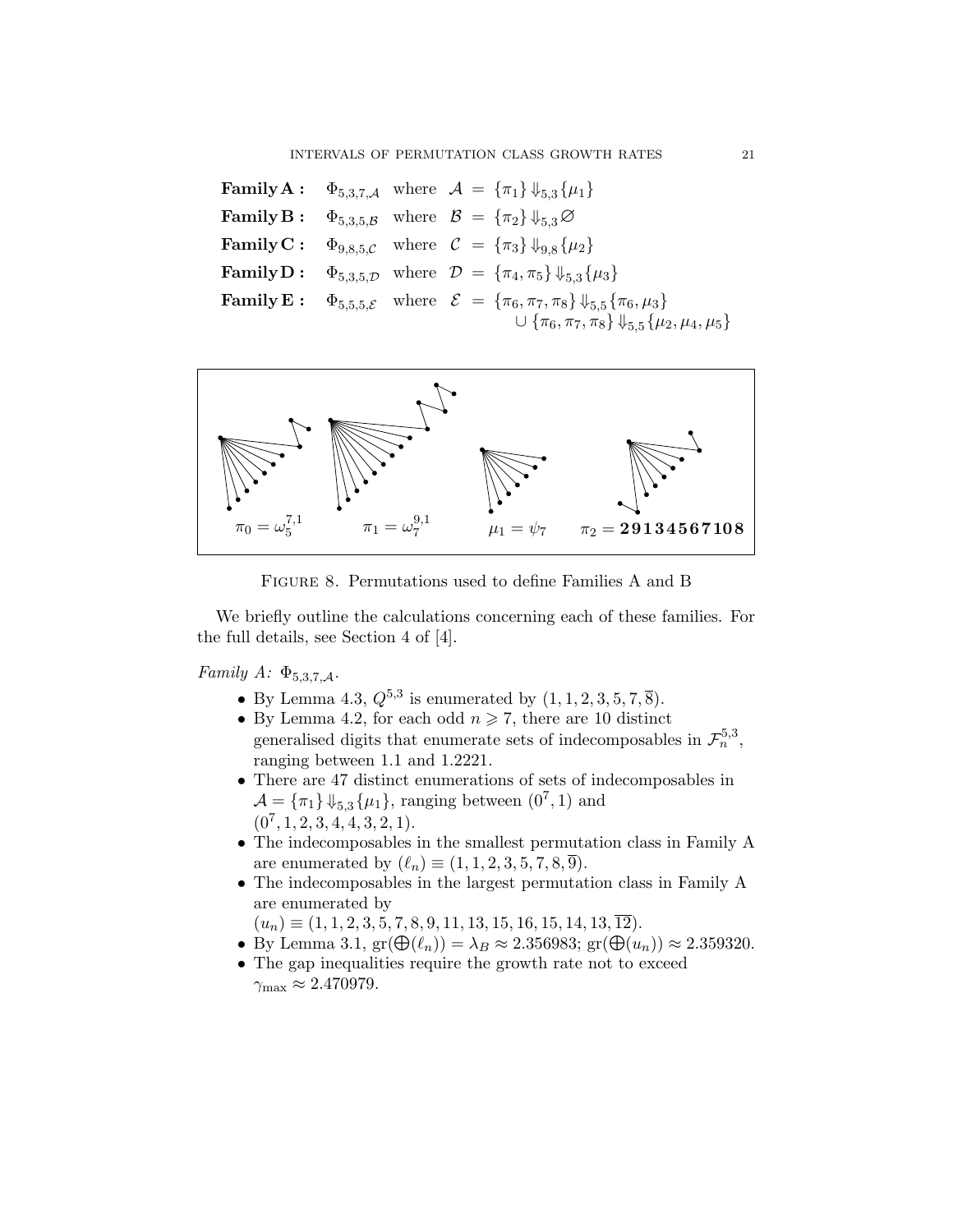Family B:  $\Phi_{5,3,5,\mathcal{B}}$ .

- By Lemma 4.3,  $Q^{5,3}$  is enumerated by  $(1, 1, 2, 3, 5, 7, \overline{8})$ .
- By Lemma 4.2, for each odd  $n \geq 5$ , there are 10 distinct generalised digits that enumerate sets of indecomposables in  $\mathcal{F}_n^{5,3}$ , ranging between 1.1 and 1.2221.
- There are 29 distinct enumerations of sets of indecomposables in  $\mathcal{B} = {\pi_2} \bigcup_{5,3} \emptyset$ , ranging between (0) and (0<sup>5</sup>, 1, 2, 3, 3, 1).
- The indecomposables in the smallest permutation class in Family B are enumerated by  $(\ell_n) \equiv (1, 1, 2, 3, 5, 7, \overline{9}).$
- The indecomposables in the largest permutation class in Family B are enumerated by  $(u_n) \equiv (1, 1, 2, 3, 5, 8, 11, 13, 14, 13, \overline{12}).$
- By Lemma 3.1,  $gr(\bigoplus(\ell_n)) \approx 2.359304$ ;  $gr(\bigoplus(u_n)) \approx 2.375872$ .
- The gap inequalities require the growth rate not to exceed  $\gamma_{\text{max}} \approx 2.470979.$



FIGURE 9. Permutations used to define Families C, D and E

Family C:  $\Phi_{9,8,5,\mathcal{C}}$ .

- By Lemma 4.3,  $Q^{9,8}$  is enumerated by  $(1, 1, 2, 3, 5, 7, 9, 11, 13, 15, \overline{17}).$
- By Lemma 4.2, for each odd  $n \geq 5$ , there are 574 distinct generalised digits that enumerate sets of indecomposables in  $\mathcal{F}_n^{9,8}$ , ranging between 1.1 and 1.2345677654321.
- There are 19 distinct enumerations of sets of indecomposables in  $C = {\pi_3} \big\} \big\downarrow_{9,8} {\{\mu_2\}}, \text{ ranging between } (0^5, 1) \text{ and } (0^5, 1, 3, 4, 3, 1).$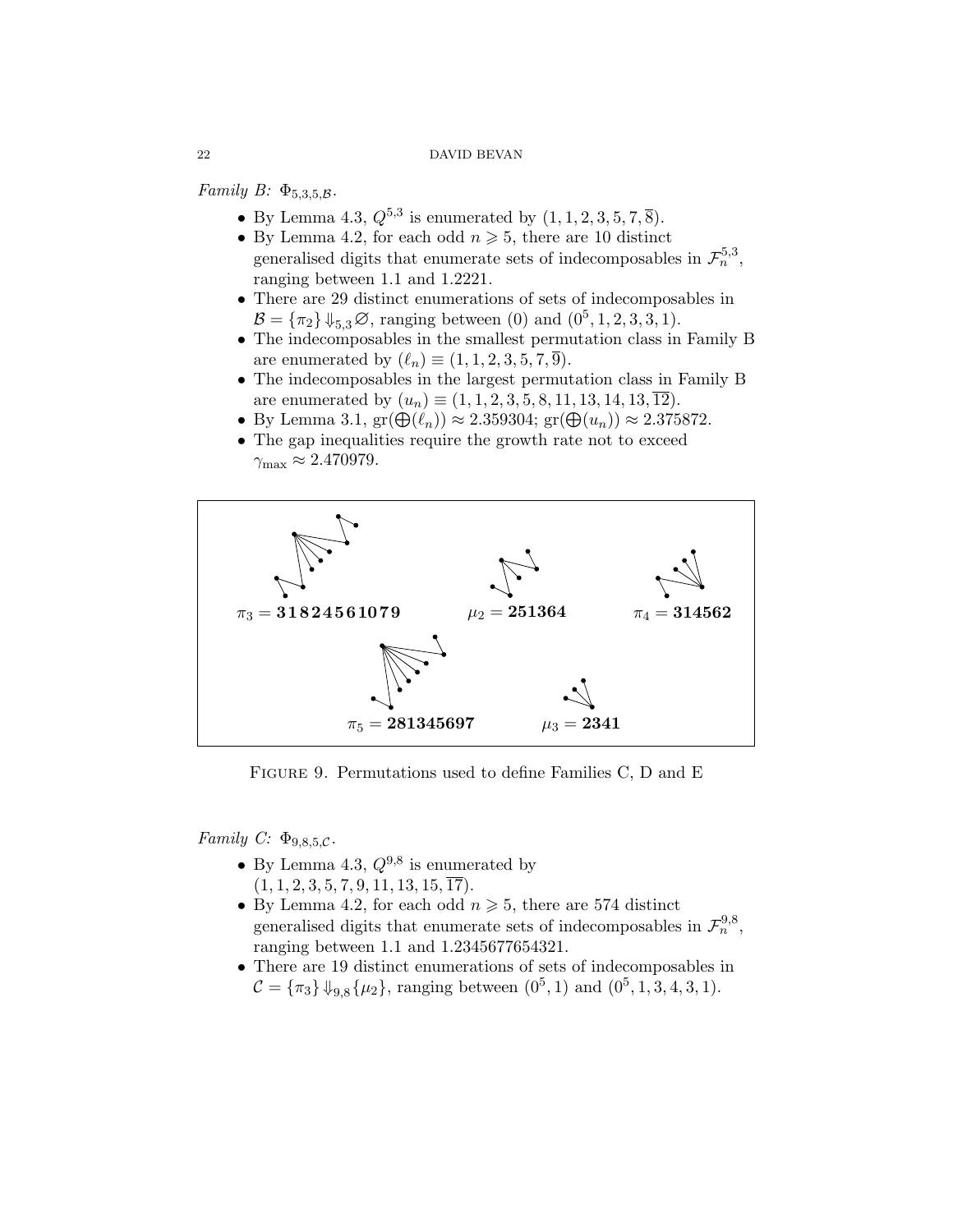- The indecomposables in the smallest permutation class in Family C are enumerated by  $(\ell_n) \equiv (1, 1, 2, 3, 5, 8, 10, 12, 14, 16, \overline{18}).$
- The indecomposables in the largest permutation class in Family C are enumerated by
	- $(u_n) \equiv (1, 1, 2, 3, 5, 8, 13, 17, 20, 22, 26, 29, 33, 36, 39, 41, 43, 44, \overline{45}).$
- By Lemma 3.1,  $gr(\bigoplus(\ell_n)) \approx 2.373983$ ;  $gr(\bigoplus(u_n)) \approx 2.389043$ .
- The gap inequalities require the growth rate not to exceed  $\gamma_{\text{max}} \approx 2.786389.$

Family D:  $\Phi_{5,3,5,\mathcal{D}}$ .

- By Lemma 4.3,  $Q^{5,3}$  is enumerated by  $(1, 1, 2, 3, 5, 7, \overline{8})$ .
- By Lemma 4.2, for each odd  $n \geq 5$ , there are 10 distinct generalised digits that enumerate sets of indecomposables in  $\mathcal{F}_n^{5,3}$ , ranging between 1.1 and 1.2221.
- There are 37 distinct enumerations of sets of indecomposables in  $\mathcal{D} = {\pi_4, \pi_5} \cup_{5,3} {\mu_3}$ , ranging between  $(0^3, 1)$  and  $(0^3, 1, 2, 2, 2, 2, 1).$
- The indecomposables in the smallest permutation class in Family D are enumerated by  $(\ell_n) \equiv (1, 1, 2, 4, 5, 7, \overline{9}).$
- The indecomposables in the largest permutation class in Family D are enumerated by  $(u_n) \equiv (1, 1, 2, 4, 7, 9, 11, \overline{12}).$
- By Lemma 3.1,  $gr(\bigoplus(\ell_n)) \approx 2.389038$ ;  $gr(\bigoplus(u_n)) \approx 2.430059$ .
- The gap inequalities require the growth rate not to exceed  $\gamma_{\text{max}} \approx 2.470979.$



Figure 10. Permutations used to define Family E

Family E:  $\Phi_{5.5.5.5.}$ .

• By Lemma 4.3,  $Q^{5,5}$  is enumerated by  $(1, 1, 2, 3, 5, 7, 9, \overline{10})$ .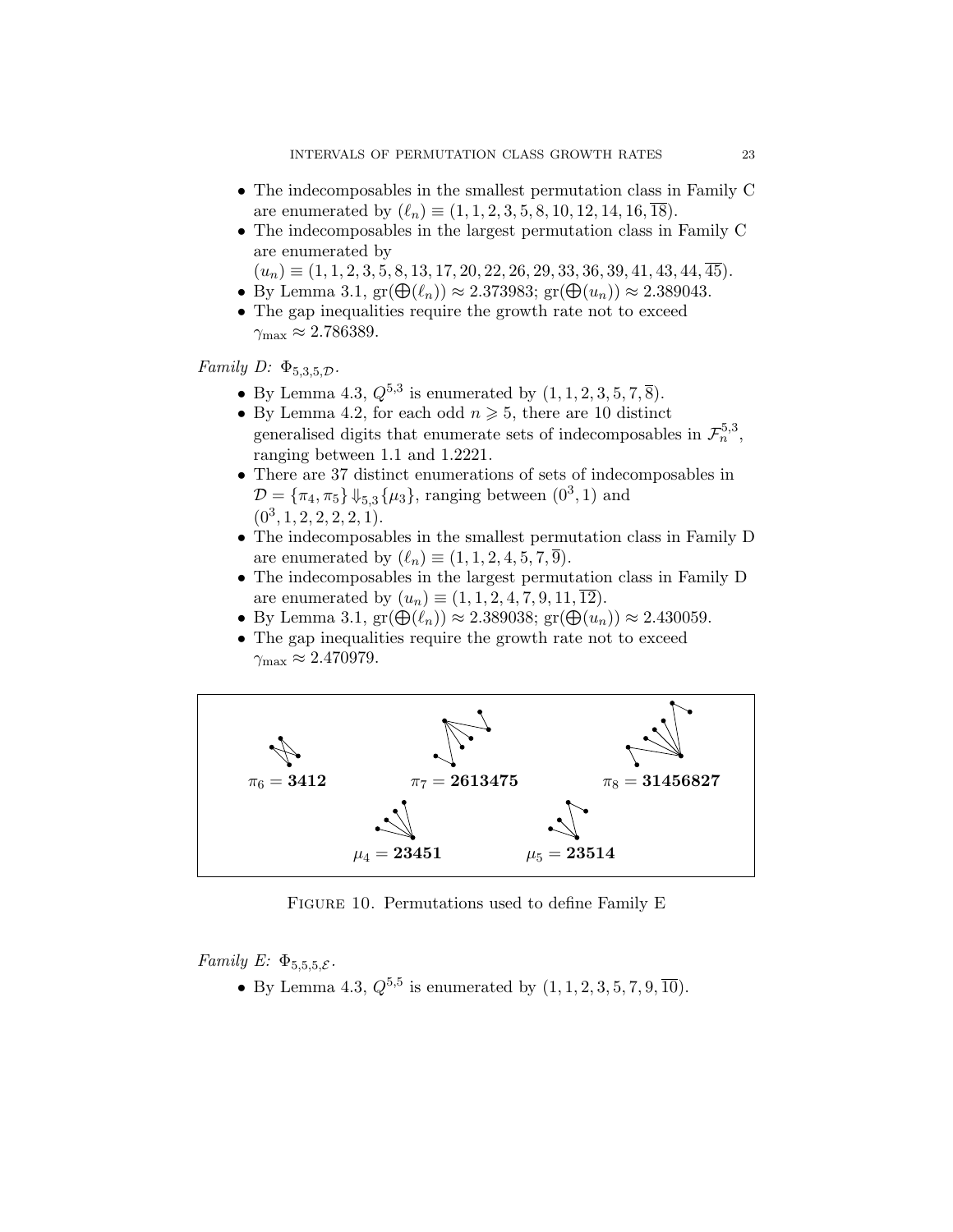- By Lemma 4.2, for each odd  $n \geq 5$ , there are 26 distinct generalised digits that enumerate sets of indecomposables in  $\mathcal{F}_n^{5,5}$ , ranging between 1.1 and 1.234321.
- There are 61 distinct enumerations of sets of indecomposables in  $\mathcal{E} = {\pi_6, \pi_7, \pi_8} \cup_{5.5} {\pi_6, \mu_3} \cup {\pi_6, \pi_7, \pi_8} \cup_{5.5} {\mu_2, \mu_4, \mu_5},$  ranging between  $(0^3, 1, 2, 1)$  and  $(0^3, 2, 3, 5, 4, 1)$ .
- The indecomposables in the smallest permutation class in Family E are enumerated by  $(\ell_n) \equiv (1, 1, 2, 4, 7, 8, 10, \overline{11}).$
- The indecomposables in the largest permutation class in Family E are enumerated by  $(u_n) \equiv (1, 1, 2, 5, 8, 12, 14, 13, 14, 16, 17, \overline{18}).$
- By Lemma 3.1,  $\mathrm{gr}(\bigoplus(\ell_n)) \approx 2.422247$ ;  $\mathrm{gr}(\bigoplus(u_n)) \approx 2.485938 > \lambda_A$ .
- The gap inequalities require the growth rate to be at least  $\gamma_{\rm min} \approx 2.363728$ , but not to exceed  $\gamma_{\rm max} \approx 2.489043$ .

Here is a summary:

|              | <i>Enumeration of smallest set of indecomposables</i>                               |  |  |
|--------------|-------------------------------------------------------------------------------------|--|--|
|              | <i>Enumeration of largest set of indecomposables</i>                                |  |  |
|              | Interval covered                                                                    |  |  |
|              | $(1, 1, 2, 3, 5, 7, 8, \overline{9})$                                               |  |  |
| $\mathbf{A}$ | $(1, 1, 2, 3, 5, 7, 8, 9, 11, 13, 15, 16, 15, 14, 13, 12)$                          |  |  |
|              | $2.356983 - 2.359320$                                                               |  |  |
|              | $(1, 1, 2, 3, 5, 7, \overline{9})$                                                  |  |  |
| B            | $(1, 1, 2, 3, 5, 8, 11, 13, 14, 13, 12)$                                            |  |  |
|              | $2.359304 - 2.375872$                                                               |  |  |
|              | $(1, 1, 2, 3, 5, 8, 10, 12, 14, 16, 18)$                                            |  |  |
| C            | $(1, 1, 2, 3, 5, 8, 13, 17, 20, 22, 26, 29, 33, 36, 39, 41, 43, 44, \overline{45})$ |  |  |
|              | $2.373983 - 2.389043$                                                               |  |  |
|              | $(1, 1, 2, 4, 5, 7, \overline{9})$                                                  |  |  |
| D            | $(1, 1, 2, 4, 7, 9, 11, \overline{12})$                                             |  |  |
|              | $2.389038 - 2.430059$                                                               |  |  |
|              | (1, 1, 2, 4, 7, 8, 10, 11)                                                          |  |  |
| E            | $(1, 1, 2, 5, 8, 12, 14, 13, 14, 16, 17, \overline{18})$                            |  |  |
|              | $2.422247 - 2.485938$                                                               |  |  |

Thus we have five intervals of growth rates that cover  $[\lambda_B, \lambda_A]$ .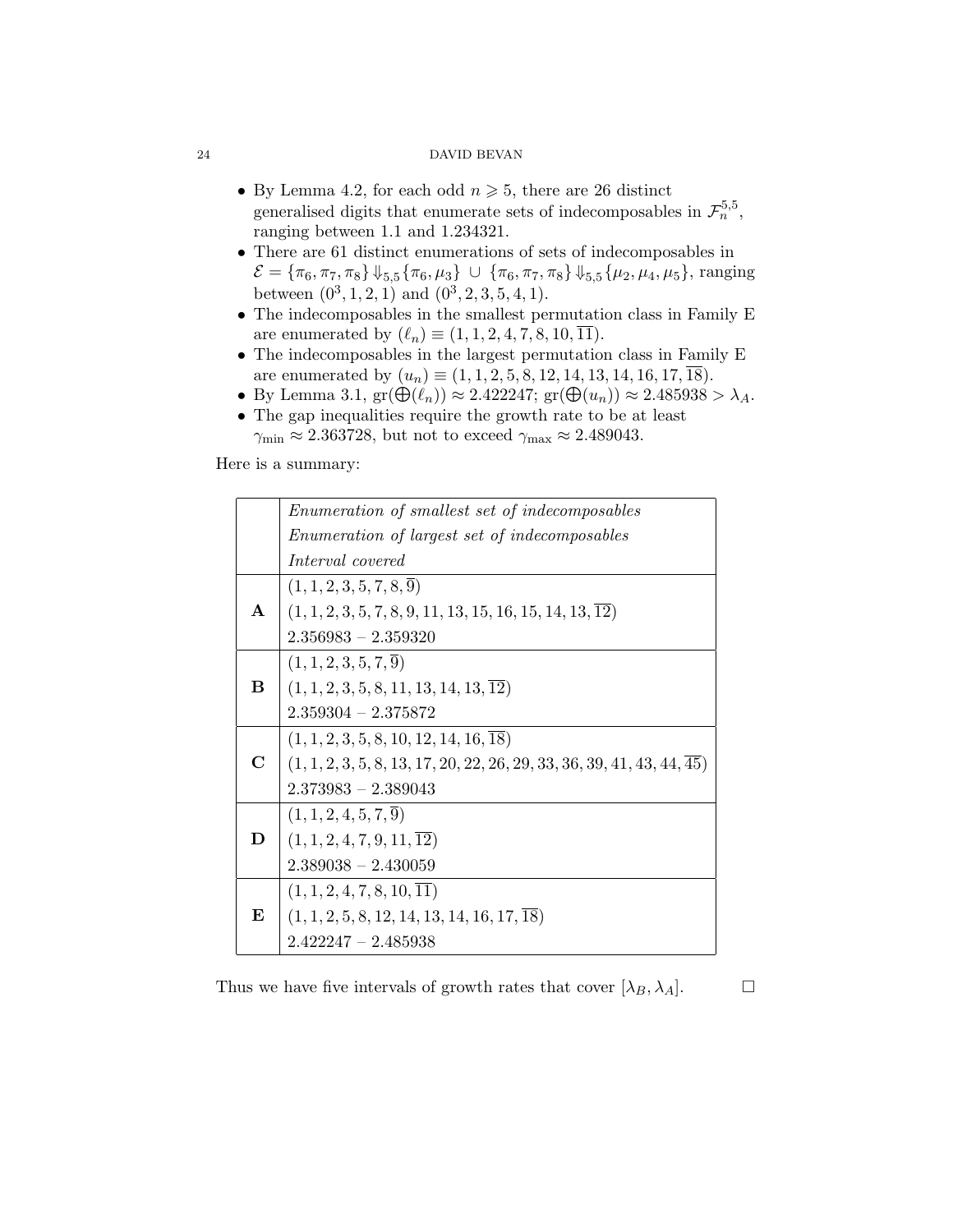Acknowledgements. The author is grateful to Vince Vatter for suggesting that it might be worthwhile investigating whether his conjecture concerning the behaviour below  $\lambda_A$  may in fact be false. He would also like to thank Vince, Robert Brignall and two referees for reading earlier drafts of this paper; their feedback resulted in significant improvements to its presentation.

Soli Deo gloria!

### **REFERENCES**

- [1] M. H. Albert and S. A. Linton. Growing at a perfect speed. Combin. Probab. Comput., 18(3):301–308, 2009.
- [2] Michael H. Albert, Nik Ruškuc, and Vincent Vatter. Inflations of geometric grid classes of permutations. Israel J. Math., 205(1):73–108, 2015.
- [3] József Balogh, Béla Bollobás, and Robert Morris. Hereditary properties of ordered graphs. In Topics in Discrete Mathematics, volume 26 of Algorithms Combin., pages 179–213. Springer, 2006.
- [4] David Bevan. Calculating intervals of permutation class growth rates. http://arxiv.org/src/1410.3679/anc/intervalCalculations.pdf, 2015.
- [5] Philippe Flajolet and Robert Sedgewick. Analytic Combinatorics. Cambridge University Press, 2009.
- [6] Sophie Huczynska and Vincent Vatter. Grid classes and the Fibonacci dichotomy for restricted permutations. Electron. J. Combin., 13(1): Research paper 54, 14 pp, 2006.
- [7] Tomáš Kaiser and Martin Klazar. On growth rates of closed permutation classes. Electron. J. Combin., 9(2): Research paper 10, 20 pp, 2003.
- [8] Martin Klazar. On the least exponential growth admitting uncountably many closed permutation classes. Theoret. Comput. Sci., 321(2-3):271–281, 2004.
- [9] Martin Klazar. Some general results in combinatorial enumeration. In Permutation Patterns, volume 376 of London Math. Soc. Lecture Note Ser., pages 3–40. Cambridge Univ. Press, 2010.
- [10] Vilmos Komornik. Expansions in noninteger bases. Integers, 11B: A9, 30 pp, 2011.
- [11] Adam Marcus and Gábor Tardos. Excluded permutation matrices and the Stanley-Wilf conjecture. J. Combin. Theory Ser. A, 107(1):153–160, 2004.
- [12] Marco Pedicini. Greedy expansions and sets with deleted digits. Theoret. Comput. Sci., 332(1-3):313–336, 2005.
- [13] A. Rényi. Representations for real numbers and their ergodic properties. Acta Math. Acad. Sci. Hungar., 8:477–493, 1957.
- [14] Vincent Vatter. Permutation classes of every growth rate above 2.48188. Mathematika, 56(1):182–192, 2010.
- [15] Vincent Vatter. Small permutation classes. Proc. Lond. Math. Soc., 103(5):879–921, 2011.
- [16] Vincent Vatter. Permutation classes. In Miklós Bóna, editor, The Handbook of Enumerative Combinatorics. CRC Press, 2015.
- [17] Wolfram Research, Inc. Mathematica. Version 10.0. www.wolfram.com/ mathematica, 2014.